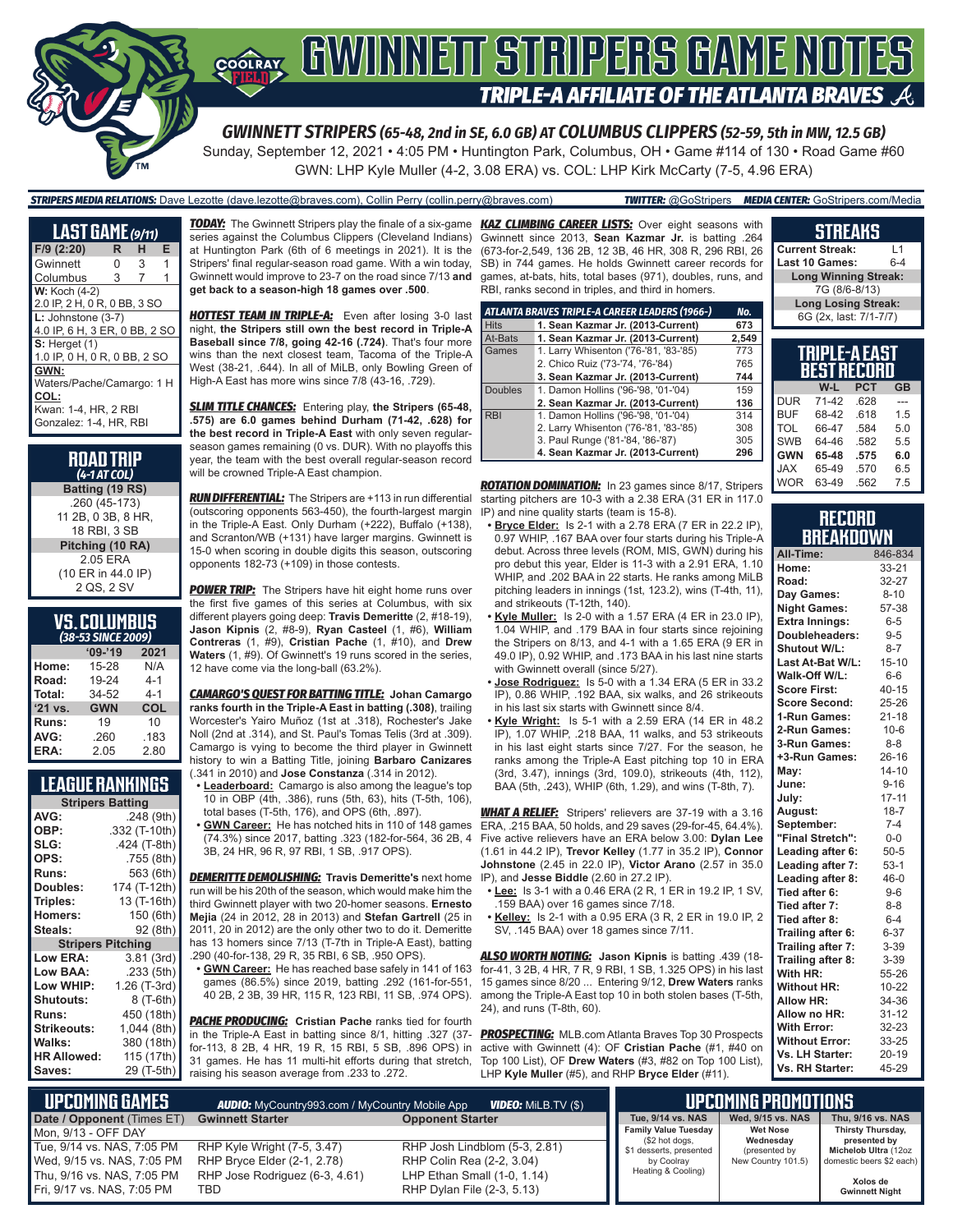

#### *SUNDAY, SEPTEMBER 12, 2021 AT COLUMBUS*

#### **MANAGER MATT TUIASOSOPO**

**Matt Tuiasosopo** is in his first season as Gwinnett manager and his third season as a coach in the Atlanta Braves organization in 2021. He was named the seventh manager in team history on 3/30/21. Tuiasosopo is both the youngest manager in team history (turned 35 on 5/10) and the first former Gwinnett player to manage the club (hit .221 with 19 HR, 73 RBI in 178 games from 2016-17).

Tuiasosopo made his managerial debut in 2019 with Class-A Rome, leading the club to a 65-74 record and earning Atlanta's Bobby Cox Award for minor league manager of the year. He was set to return to Rome in 2020, but was reassigned to the Braves Alternate Training Site at Coolray Field once the MiLB season was canceled.

| Tuiasosopo's Managerial Career | Games | W-L     | <b>PCT</b> | <b>Plavoffs</b> |
|--------------------------------|-------|---------|------------|-----------------|
| With Gwinnett (1 Season):      | 113.  | 65-48   | .575       |                 |
| MiLB Career (2 Seasons):       | 252   | 130-122 | - 516      |                 |

*All staff bios available in the 2021 Stripers Media Guide*

| EJECTIONS (4)              |                          |                         |  |
|----------------------------|--------------------------|-------------------------|--|
| Player/Coach               | Date/Inning              | <b>Umpire</b>           |  |
| <b>Ryan Goins</b>          | 5/25 vs. MEM, 7th Inning | <b>HP Clint Vondrak</b> |  |
| <b>MGR Matt Tuiasosopo</b> | 6/3 vs. JAX, 8th Inning  | <b>HP Alex Tosi</b>     |  |
| <b>Travis Snider</b>       | 7/30 at MEM, 8th Inning  | HP John Bacon           |  |
| <b>Ryan Casteel</b>        | 8/17 at LOU, 3rd Inning  | 1B Charlie Ramos        |  |

|                              |     |                | <b>TEAM DEFENSE (2ND IN TRIPLE-A EAST)</b> |                |            |                                                                |           |
|------------------------------|-----|----------------|--------------------------------------------|----------------|------------|----------------------------------------------------------------|-----------|
| <b>PCT</b>                   | G   | ТC             | PO                                         | A              | Е          | <b>DP</b>                                                      | <b>TP</b> |
| .983                         | 113 | 4013           | 2926                                       | 1020           | 67         | 108                                                            |           |
| <b>Catchers</b>              |     | <b>SB</b>      | $\mathsf{cs}$                              | <b>ATT</b>     | <b>PCT</b> | <b>PB</b>                                                      | W-L       |
| Casteel, Ryan                |     | $\overline{4}$ | $\Omega$                                   | $\overline{4}$ | .000       | 1                                                              | $1 - 2$   |
| Contreras, William           |     | 21             | $\overline{2}$                             | 23             | .087       | 5                                                              | $23-6$    |
| d'Arnaud, Travis             |     | 2              | $\overline{2}$                             | 4              | .500       | 0                                                              | $5 - 1$   |
| Jackson, Alex                |     | 10             | 4                                          | 14             | .286       |                                                                | $11 - 12$ |
| Lucroy, Jonathan             |     | 18             | 5                                          | 23             | .217       |                                                                | $8 - 15$  |
| Martinez, Carlos             |     | 3              | 0                                          | 3              | .000       |                                                                | $2 - 1$   |
| Morales, Jonathan            |     | 13             | 6                                          | 19             | .316       | 2                                                              | $15 - 11$ |
| Total:                       |     | 71             | 19                                         | 90             | .211       | 11                                                             | 65-48     |
| Outfield Assists (27):       |     |                |                                            |                |            | Waters (11), Demeritte (5), Ervin (4), Pache (2), Sanchez (2), |           |
|                              |     |                | Almonte (1), Inciarte (1), Rosario (1)     |                |            |                                                                |           |
| Pitcher Pickoffs (5):        |     |                | Kingham (2), Muller (2), Y. Lopez (1)      |                |            |                                                                |           |
| <b>Catcher Pickoffs (3):</b> |     |                | Casteel (1), Jackson (1), Morales (1)      |                |            |                                                                |           |

# **STARTS**

|     | <b>By Batting Order</b>                                                                                                                                                                  |
|-----|------------------------------------------------------------------------------------------------------------------------------------------------------------------------------------------|
| 1:  | Waters (76), Pache (22), Inciarte (6), Arcia (5), Almonte (1), Ervin (1), Gore (1),<br>Sanchez (1)                                                                                       |
| 2:  | Pache (37), Kipnis (24), Arcia (18), Rosario (11), Goins (9), Demeritte (4), Waters (3),<br>Sanchez (2), Almonte (1), Camargo (1), Ervin (1), Gore (1), Heredia (1)                      |
| 3:  | Arcia (49), Camargo (37), Kipnis (9), d'Arnaud (6), Demeritte (4), Jackson (3),<br>Lucroy (3), Contreras (2)                                                                             |
| 4:  | Camargo (51), Demeritte (19), Jackson (17), Contreras (6), Kipnis (6), Lucroy (5),<br>Almonte (3), Casteel (3), Rosario (2), Kazmar Jr. (1)                                              |
| 5:  | Contreras (29), Kazmar Jr. (13), Lucroy (13), Demeritte (11), Goins (11), Kipnis (11),<br>Almonte (8), Jackson (8), Camargo (3), Sanchez (2), Snider (2), Casteel (1), Ervin (1)         |
| 6:  | Goins (26), Kazmar Jr. (16), Casteel (12), Demeritte (12), Ervin (9), Snider (8),<br>Pache (7), Lucroy (5), Sanchez (5), Waters (5), Almonte (4), Contreras (3), Jackson (1)             |
| 7:  | Ervin (22), Kazmar Jr. (20), Goins (17), Sanchez (17), Snider (13), Casteel (6),<br>Pache (6), Demeritte (5), Morales (3), Waters (3), Almonte (1)                                       |
| 8:  | Sanchez (34), Morales (18), Ervin (16), Kazmar Jr. (12), Snider (10), Goins (8),<br>Gore (7), Casteel (5), Brugman (1), Martinez (1), Unroe (1)                                          |
| 9:  | Starting Pitchers (66), Morales (14), Sanchez (13), Gore (5), Ervin (4), Snider (4),<br>Casteel (2), Kazmar Jr. (2), Martinez (2), Unroe (1)                                             |
|     | <b>By Position</b>                                                                                                                                                                       |
| c:  | Contreras (29), Morales (26), Jackson (23), Lucroy (23), d'Arnaud (6), Casteel (3),<br>Martinez (3)                                                                                      |
| 1B: | Camargo (54), Casteel (24), Snider (14), Kazmar Jr. (9), Morales (6), Lucroy (2),<br>Unroe (2), Demeritte (1), Goins (1)                                                                 |
| 2B: | Kipnis (40), Sanchez (26), Goins (25), Kazmar Jr. (20), Arcia (1), Morales (1)                                                                                                           |
| 3B: | Camargo (35), Kazmar Jr. (32), Sanchez (27), Goins (14), Arcia (3), Morales (2)                                                                                                          |
| SS: | Arcia (63), Goins (31), Sanchez (17), Camargo (1), Kazmar Jr. (1)                                                                                                                        |
| LF: | Waters (37), Ervin (26), Gore (14), Almonte (9), Snider (7), Demeritte (6), Kipnis (5),<br>Arcia (4), Rosario (3), Heredia (1), Sanchez (1)                                              |
| CF: | Pache (65), Waters (31), Ervin (6), Rosario (6), Inciarte (5)                                                                                                                            |
| RF: | Demeritte (44), Ervin (21), Waters (19), Snider (11), Almonte (8), Pache (4),<br>Sanchez (3), Rosario (2), Camargo (1)                                                                   |
| DH: | Contreras (11), Jackson (6), Kipnis (5), Snider (5), Demeritte (4), Pache (3), Casteel (2),<br>Kazmar Jr. (2), Rosario (2), Almonte (1), Arcia (1), Brugman (1), Camargo (1), Ervin (1), |

Inciarte (1), Lucroy (1)

|               | <b>VS. 2021 OPPONENTS</b>                                           |          |           |               |         |         |          |  |  |  |  |  |  |  |
|---------------|---------------------------------------------------------------------|----------|-----------|---------------|---------|---------|----------|--|--|--|--|--|--|--|
|               | <b>Total</b><br><b>Road</b><br>Home<br><b>Total</b><br>Home<br>Road |          |           |               |         |         |          |  |  |  |  |  |  |  |
| <b>CLT</b>    | $5 - 1$                                                             | $11 - 1$ | $16 - 2$  | COL           | ---     | $4 - 1$ | $4 - 1$  |  |  |  |  |  |  |  |
| <b>DUR</b>    | $4 - 2$                                                             | $1 - 5$  | $5 - 7$   | LOU           | $4 - 2$ | $5 - 1$ | $9 - 3$  |  |  |  |  |  |  |  |
| <b>JAX</b>    | $1 - 5$                                                             | $- - -$  | $1 - 5$   | <b>MW DIV</b> | $4 - 2$ | $9-2$   | $13 - 4$ |  |  |  |  |  |  |  |
| <b>MEM</b>    | $8 - 4$                                                             | $7-5$    | $15-9$    |               |         |         |          |  |  |  |  |  |  |  |
| <b>NAS</b>    | $6-6$                                                               | $3-9$    | $9 - 15$  |               |         |         |          |  |  |  |  |  |  |  |
| <b>NOR</b>    | $5 - 1$                                                             | $1 - 5$  | $6-6$     |               |         |         |          |  |  |  |  |  |  |  |
| <b>SE DIV</b> | 29-19                                                               | 23-25    | $52 - 44$ |               |         |         |          |  |  |  |  |  |  |  |

#### **LAST AT-BAT WINS** *(15)*

The Stripers are 15-10 (.600) in games decided in the last at-bat in 2021.

| Date/Opponent        | <b>Score</b> | Game-Winning Play (*=Walk-Off)           |
|----------------------|--------------|------------------------------------------|
| 5/4 at Charlotte     | 10-9 (12th)  | Almonte scores on E4 (Reynolds)          |
| 5/9 at Charlotte     | 12-9 (10th)  | Camargo RBI single                       |
| 5/14 vs. Louisville  | $2-1$ (8th)  | Arcia solo HR                            |
| 5/16 vs. Louisville  | 5-4 (9th)    | Arcia walk-off solo HR*                  |
| 5/25 vs. Memphis     | $2-1$ (9th)  | Kazmar walk-off single*                  |
| 6/9-G2 at Memphis    | $3-1$ (8th)  | Waters RBI single                        |
| 6/18 vs. Nashville   | 8-7 (10th)   | Arcia scores on E4 (Hiura on Lucroy FC)* |
| 6/30 at Durham       | $2-1$ (9th)  | Pache RBI single                         |
| 7/18 at Charlotte    | 13-12 (9th)  | Contreras RBI double                     |
| 8/1 at Memphis       | $4-2$ (9th)  | Ervin RBI single                         |
| 8/6 vs. Charlotte    | 4-3 (11th)   | Morales walk-off single*                 |
| 8/8-G1 vs. Charlotte | $4-3(7th)$   | d'Arnaud walk-off single*                |
| 8/11-G1 vs. Durham   | $4-3$ (7th)  | Pache walk-off single*                   |
| 8/24 at Nashville    | $3-1$ (9th)  | Rosario solo HR                          |
| 8/25 at Nashville    | 5-4 (10th)   | Contreras RBI single                     |
|                      |              |                                          |

# **GWINNETT PLAYERS USED** *(58 IN 2021)*

**Pitchers (33)** Anderson, Ian Arano, Victor Biddle, Jesse Bradford, Chasen Burrows, Thomas Chavez, Jesse Davidson, Tucker De La Cruz, Jasseel *Edwards Jr., Carl* Elder, Bryce Flaa, Jay *Greene, Shane*  Hernandez, Daysbel *Horacek, Mitch* Johnstone, Connor *Jones, Nate* Kelley, Trevor Kingham, Nolan Lee, Dylan Lopez, Yoan Martin, Chris Minter, A.J. Muller, Kyle Newcomb, Sean *Roark, Tanner* Rodriguez, Jose Santana, Edgar *Tice,Ty* Toussaint, Touki Webb, Jacob *Wilson, Bryse* Wright, Kyle Ynoa, Huascar

*Almonte, Abraham* Arcia, Orlando *Brugman, Jaycob* Camargo, Johan Casteel, Ryan Contreras, William d'Arnaud, Travis Demeritte, Travis Ervin, Phillip Goins, Ryan Gore, Terrance Heredia, Guillermo *Inciarte, Ender Jackson, Alex* Kazmar Jr., Sean Kipnis, Jason

*Lucroy, Jonathan* Martinez, Carlos Morales, Jonathan Pache, Cristian Rosario, Eddie Sanchez, Yolmer Snider, Travis Unroe, Riley Waters, Drew

*Italics = Player no longer in Braves organization*

#### **BASS-LANTA**

#### OF Abraham Almonte RHP Ian Anderson INF/OF Orlando Arcia LHP Jesse Biddle INF Johan Camargo RHP Jesse Chavez RHP Shane Greene OF Guillermo Heredia OF Ender Inciarte C Alex Jackson RHP Nate Jones INF Sean Kazmar Jr.

C Jonathan Lucroy RHP Chris Martin LHP A.J. Minter LHP Kyle Muller (Debut) LHP Sean Newcomb

**31 players have played for both Gwinnett and Atlanta in 2021:** OF Cristian Pache OF Eddie Rosario RHP Edgar Santana RHP Ty Tice RHP Touki Toussaint RHP Jacob Webb RHP Bryse Wilson RHP Kyle Wright RHP Huascar Ynoa

# **ATLANTA BRAVES REHAB ASSIGNMENTS** *(10 IN 2021)*

**Player Injury (IL Date)** 

C William Contreras C Travis d'Arnaud LHP Tucker Davidson RHP Carl Edwards Jr. RHP Jay Flaa

RHP Chris Martin RT Shoulder Inflammation (4/7) 5/5-5/11<br>OF Ender Inciarte Strained LT Hamstring (4/17) 5/6-5/12 OF Ender Inciarte Strained LT Hamstring (4/17)<br>OF Guillermo Heredia RT Hamstring Inflammation (5) RT Hamstring Inflammation  $(5/1)$  5/14 C Alex Jackson Strained LT Hamstring (5/2) 5/21-6/9, 6/30-7/20 OF Cristian Pache RT Hamstring Inflammation (5/14) 5/29-6/1<br>RHP Touki Toussaint RT Shoulder Strain (3/26) 6/22-7/15 RHP Touki Toussaint RT Shoulder Strain (3/26) 6/22-7/15<br>C. Travis d'Arnaud C. Torn LT Thumb Ligament (5/2) 6/10-8/10 Torn LT Thumb Ligament (5/2) RHP Ian Anderson RT Shoulder Inflammation (7/16) 8/5-8/28<br>RHP Huascar Ynoa Fractured RT Hand (5/17) 8/6-8/16 RHP Huascar Ynoa Fractured RT Hand (5/17) 8/6-8/16 RT Abdominal Strain (7/7)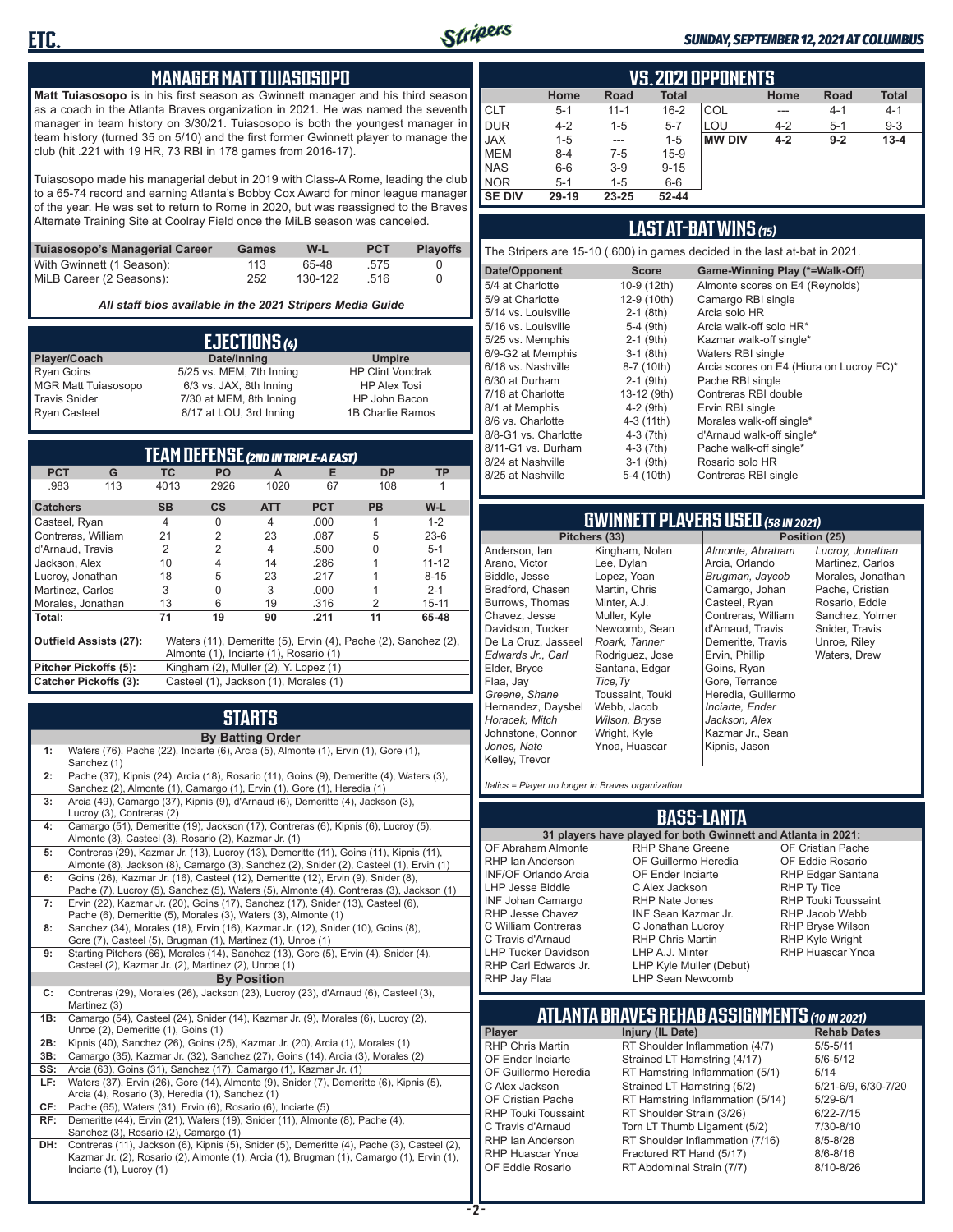## **STARTING PITCHER**



**ON BRAVES 40-MAN ROSTER BIO ON PAGE 78 OF MEDIA GUIDE**

#### *SUNDAY, SEPTEMBER 12, 2021 AT COLUMBUS*

# **50****KYLE MULLER**

**B/T:** R/L **BORN:** 10/7/97 in Dallas, TX (age 23) **HT:** 6-7 **ACQUIRED:** Braves' 2nd Round Pick (44th Overall) in 2016 June draft out of Jesuit College Prep (Dallas, TX)

*TODAY'S START:* Muller makes his 14th start with Gwinnett in game the finale of a six-game series at Columbus ... Over his last nine Triple-A starts since 5/27, is 4-1 with a 1.65 ERA (9 ER in 49.0 IP), 0.92 WHIP, and .173 BAA ... Since being optioned by Atlanta on 8/13, is 2-0 with a 1.57 ERA (4 ER in 23.0 IP), 1.04 WHIP, and .179 BAA.

*PROSPECTING:* Muller is ranked Atlanta's No. 5 prospect by MLB.com ... Entering the year, he was ranked the Braves' No. 7 prospect by *Baseball America* ... *BA* also rated him as owner of both the "Best Fastball" and "Best Curveball" in the Braves system.

*2021 WITH GWINNETT:* Was on Gwinnett's Opening Night roster ... On 5/4 at Charlotte (ND, 3.0 IP, 5 H, 7 R, 6 ER, 5 BB, 4 SO), became the third pitcher in Gwinnett history to make his Triple-A debut as the Opening Night starter, joining **Tommy Hanson** (4/9/09 at Charlotte) and **Mike Soroka** (4/6/18 at Norfolk) ... Earned his first Triple-A win on 5/27 vs. Memphis (5.0 IP, 3 H, 1 ER), also went 2-for-3 with an RBI in the 14-2 win ... Over two starts in June, went 1-0 with a 1.64 ERA, 0.82 WHIP, and .135 BAA ... Struck out a season-high 11 over 6.0 innings (loss, 6 H, 2 ER, 0 BB) on 7/9 vs. Nashville ... Did not allow an earned run over 16.0 IP spanning three starts from 7/14-8/25.

*2021 WITH ATLANTA:* Recalled four times (6/16, 6/21, 6/27, 7/19) during his MLB debut season ... Overall, is 2-4 with a 4.17 ERA, 1.25 WHIP, and .202 BAA in nine games (8 starts) ... Debuted in relief on 6/15 vs. Boston (1.0 IP, 4 H, 2 ER) ... Made his first MLB start on 6/21 at the NY Mets (loss, 4.0 IP, 0 H, 1 ER) ... Earned his first MLB win on 6/27 at Cincinnati (5.0 IP, 1 H, 0 R) ... After going 2-3 with a 2.43 ERA and .184 BAA in his first seven games (6 starts) from 6/16-7/31, went 0-1 with an 11.57 ERA and .269 BAA in two starts from 8/6-8/12 ... Optioned to Gwinnett most recently on 8/13.

|              | <b>MULLER'S OVERALL STATS</b> |         |            |       |           |           |           |            |             |  |  |  |  |
|--------------|-------------------------------|---------|------------|-------|-----------|-----------|-----------|------------|-------------|--|--|--|--|
| Year         | Team                          | $W-L$   | <b>ERA</b> | G/GS  | <b>HR</b> | <b>BB</b> | <b>SO</b> | <b>BAA</b> | <b>WHIP</b> |  |  |  |  |
| 2021         | ATLANTA (MLB)                 | $2 - 4$ | 4.17       | 9/8   |           | 20        | 37        | .202       | 1.25        |  |  |  |  |
|              | Gwinnett (AAA)                | $4 - 2$ | 3.08       | 13/13 |           | 31        | 75        | .210       | 1.24        |  |  |  |  |
| MiLB Career: |                               | $24-12$ | 3.04       | 81/80 | 25        | 175       | 411       | 221        | 1.25        |  |  |  |  |
| MLB Career:  |                               | $2 - 4$ | 4 17       | 9/8   |           | 20        | 37        | .202       | 1.25        |  |  |  |  |

|          | <b>MULLER'S 2021 SPLITS (WITH GWINNETT)</b> |           |                       |  |  |  |  |  |  |  |  |  |
|----------|---------------------------------------------|-----------|-----------------------|--|--|--|--|--|--|--|--|--|
| Home:    | 2-1, 2.42 ERA (5G)                          | Road:     | 2-1, 3.52 ERA (8G)    |  |  |  |  |  |  |  |  |  |
| Day:     | 0-0, 6.75 ERA (1G)                          | Night:    | 4-2, 2.83 ERA (12G)   |  |  |  |  |  |  |  |  |  |
| Starter: | 4-2, 3.08 ERA (13G)                         | Reliever: | $0-0, - -$ ERA $(0G)$ |  |  |  |  |  |  |  |  |  |
| Vs. LHB: | .169 BAA, 2 HR                              | Vs. RHB:  | .228 BAA, 5 HR        |  |  |  |  |  |  |  |  |  |

|                | <b>MULLER VS. COLUMBUS</b> |            |   |           |     |              |    |    |           |  |  |  |  |  |
|----------------|----------------------------|------------|---|-----------|-----|--------------|----|----|-----------|--|--|--|--|--|
|                | W-L                        | <b>ERA</b> | G | <b>GS</b> | IP  | н            | ER | HR | <b>BB</b> |  |  |  |  |  |
| 2021:          | 1-0                        | 3.60       |   |           | 5.0 | <sub>5</sub> |    |    |           |  |  |  |  |  |
| <b>Career:</b> | $1 - 0$                    | 3.60       |   |           | 5.0 | b            |    |    |           |  |  |  |  |  |

|             | <b>MULLER'S HIGHS &amp; LOWS</b> |                                    |  |  |  |  |  |  |  |  |  |  |
|-------------|----------------------------------|------------------------------------|--|--|--|--|--|--|--|--|--|--|
|             | <b>Season</b>                    | Career (MiLB and MLB)              |  |  |  |  |  |  |  |  |  |  |
| IIP:        | 6.0 (5x, last: 9/1 vs. MEM)      | 7.1 (7/20/18, FLA at CLR)          |  |  |  |  |  |  |  |  |  |  |
| Iso:        | 11 (7/9 vs. NAS)                 | 12 (7/9/18, FLA at DBT)            |  |  |  |  |  |  |  |  |  |  |
| BB:         | 5 (5/4 at CLT)                   | 6 (4/19/19, MIS at CHA)            |  |  |  |  |  |  |  |  |  |  |
| IH:         | 7 (5/9 at CLT)                   | 9 (2x, last: 6/28/18, FLA vs. DUN) |  |  |  |  |  |  |  |  |  |  |
| <b>IER:</b> | 6 (2x, last: 8/12 vs. CIN)       | 6 (4x, last: 8/12/21, ATL vs. CIN) |  |  |  |  |  |  |  |  |  |  |
| Low-Hit CG: |                                  | Never                              |  |  |  |  |  |  |  |  |  |  |
| Low-ER CG:  |                                  | Never                              |  |  |  |  |  |  |  |  |  |  |

*2020 SEASON:* Muller was a member of the Braves' 60-man player pool, but spent the entire season at the Alternate Training Site in Gwinnett (no MLB debut).

*CAREER ACCOLADES:* **2018:** Arizona Fall League Rising Stars Game (1-0, 2.53 ERA in 7G with Peoria) ... **2019:** Southern League Pitcher of the Week (5/26/19) ... Southern League Midseason All-Star (4-4, 3.18 ERA, .188 BAA in 14 first-half starts with Double-A Mississippi).

|            |                |               |     |                |                |                |             |                |           |        | <b>MULLER'S 2021 STARTS (ALL LEVELS)</b> |              |                                                   |
|------------|----------------|---------------|-----|----------------|----------------|----------------|-------------|----------------|-----------|--------|------------------------------------------|--------------|---------------------------------------------------|
| Team       | Date/Opp.      | <b>Result</b> | IP  | н              | R              | <b>ER</b>      | <b>HR</b>   | <b>BB</b>      | <b>SO</b> | NP-S   | Opp. Starter                             | <b>Final</b> | <b>Notes</b>                                      |
| <b>GWN</b> | 5/4 at CLT     | <b>ND</b>     | 3.0 | 5              |                | 6              | 2           | 5              | 4         | 82-38  | Jimmy Lambert                            | W. 10-9      | Triple-A debut, exited trailing 4-3 in 4th.       |
| <b>GWN</b> | 5/9 at CLT     | <b>ND</b>     | 4.0 | $\overline{ }$ | 4              | 3              |             | 3              | 6         | 84-52  | Jimmy Lambert                            | W, 12-9      | Exited training 4-3 in 4th once again.            |
| <b>GWN</b> | 5/15 vs. LOU   | <b>ND</b>     | 4.0 | 4              |                |                |             | 3              | 6         | 83-46  | Bo Takahashi                             | W. 11-1      | GWN scored 10 runs in last two innings.           |
| <b>GWN</b> | 5/21 at NAS    | $L, 0-1$      | 4.1 | 4              | 3              | З              |             | 4              | 5         | 92-55  | Thomas Jankins                           | $L, 2-3$     | Recorded first Triple-A hit, an RBI single.       |
| <b>GWN</b> | 5/27 vs. MEM   | W. 1-1        | 5.0 | 3              |                |                |             | $\Omega$       | 8         | 81-52  | Zack Thompson                            | W. 14-2      | First career Triple-A win.                        |
| <b>GWN</b> | $6/2$ vs. JAX  | W. 2-1        | 5.0 | 4              |                |                | $\Omega$    | 2              | 6         | 84-53  | Shawn Morimando                          | W. 11-3      | Consec. wins for first time since 5/20-26, 2019.  |
| <b>GWN</b> | 6/9-G2 at MEM  | <b>ND</b>     | 6.0 |                |                |                | $\Omega$    | $\overline{2}$ | 6         | 88-53  | Austin Warner                            | W. 3-1       | Third straight start allowing one run.            |
| <b>ATL</b> | 6/21-G1 at NYM | L, 0-1        | 4.0 | 0              |                |                | 0           | $\overline{2}$ | 3         | 56-33  | Jacob deGrom                             | $L, 2-4$     | First Major League start.                         |
| <b>ATL</b> | 6/27 at CIN    | W, 1-1        | 5.0 |                | $\Omega$       | $\Omega$       | $\Omega$    | $\overline{2}$ | 9         | 93-55  | <b>Tyler Mahle</b>                       | W, 4-0       | First Major League win, season high for SO.       |
| <b>ATL</b> | 7/3 vs. MIA    | L, 1-2        | 5.2 | 4              | 3              | 3              |             | 4              |           | 102-60 | Sandy Alcantara                          | L. 2-3       | Most pitches since 7/16/19 (103, MIS @ JAX).      |
| <b>GWN</b> | 7/9 vs. NAS    | L, 2-2        | 6.0 | 6              | $\overline{2}$ | $\mathfrak{p}$ | 0           | $\Omega$       | 11        | 95-62  | Josh Lindblom                            | $L, 1-3$     | One strikeout shy of career high (12).            |
| <b>GWN</b> | 7/14 at CLT    | <b>ND</b>     | 4.0 |                | $\Omega$       | $\Omega$       | $\Omega$    | 2              | 4         | 73-45  | Matt Tomshaw                             | W, 11-1      | Shortest MiLB start since 5/15 vs. LOU.           |
| <b>ATL</b> | 7/21-G1 vs. SD | $L. 1-3$      | 4.0 | $\overline{2}$ |                |                | 0           | 3              | 3         | 87-50  | Chris Paddack                            | $L, 2-3$     | Profar doubled, scored for lone run allowed.      |
| <b>ATL</b> | 7/26-G1 at NYM | W. 2-3        | 5.0 | 4              | $\Omega$       | $\Omega$       | $\Omega$    | $\overline{2}$ | 3         | 75-46  | <b>Marcus Stroman</b>                    | W. 2-0       | Recorded first MLB hit, a single in the 3rd.      |
| <b>ATL</b> | 7/31 vs. MIL   | <b>ND</b>     | 5.0 | 4              |                |                | $\Omega$    |                |           | 87-54  | <b>Brandon Woodruff</b>                  | W. 8-1       | Braves added seven runs after his exit.           |
| <b>ATL</b> | 8/6 vs. WSH    | <b>ND</b>     | 4.2 | $\overline{2}$ | 3              | 3              | $\Omega$    | $\overline{2}$ | 3         | 80-51  | Erick Fedde                              | W. 8-4       | Three wild pitches were most in MLB start.        |
| <b>ATL</b> | 8/12 vs. CIN   | $L, 2-4$      | 2.1 | 5              | 6              | 6              |             | 3              | 4         | 72-45  | <b>Vladimir Gutierrez</b>                | $L, 3-12$    | Shortest MLB start, optioned to GWN on 8/13.      |
| <b>GWN</b> | 8/18 at LOU    | W. 3-2        | 6.0 |                |                | $\Omega$       | $\mathbf 0$ | 3              | 4         | 89-54  | <b>Michael Mariot</b>                    | W. 4-1       | Combined with three relievers on one-hitter.      |
| <b>GWN</b> | 8/25 at NAS    | <b>ND</b>     | 6.0 | $\overline{2}$ | $\Omega$       | $\Omega$       | 0           | $\overline{2}$ | 4         | 90-56  | Dylan File                               | W. 5-4       | Third straight Triple-A start with no ER allowed. |
| <b>GWN</b> | 9/1 vs. MEM    | <b>ND</b>     | 6.0 | 6              | $\overline{2}$ | $\overline{2}$ |             |                | 6         | 91-54  | Matthew Liberatore                       | W. 3-2       | First ER alllowed in Triple-A since 7/9.          |
| GWN        | 9/7 at COL     | W. 4-2        | 5.0 | 5              | $\overline{2}$ | 2              | $\Omega$    | 4              | 5         | 89-52  | <b>Kirk McCarty</b>                      | W. 7-2       | Most BB allowed in Triple-A since 5/21 at NAS.    |

|                     | <b>STRIPERS STARTING PITCHERS (14 IN 2021)</b> |            |           |              |          |                             |                            |                                                     |  |  |  |  |  |
|---------------------|------------------------------------------------|------------|-----------|--------------|----------|-----------------------------|----------------------------|-----------------------------------------------------|--|--|--|--|--|
| <b>Pitcher</b>      | W-L                                            | <b>ERA</b> | <b>GS</b> | QS           |          | <b>Team W-L Run Support</b> | <b>Last Gwinnett Start</b> | <b>Final Line</b>                                   |  |  |  |  |  |
| Anderson, Ian       | $0-0$                                          | 3.68       | 4         | $\mathbf{U}$ | $3 - 1$  | 1.75 RPG (7 Tot.)           | 8/24 at NAS (ND)           | 5.0 IP, 3 H, 1 R, 1 ER, 2 BB, 9 SO (90p/54s)        |  |  |  |  |  |
| Burrows, Thomas     | $0 - 0$                                        | 0.00       |           | 0            | $1 - 0$  | 0.00 RPG (0 Tot.)           | 7/21-G1 vs. NOR (ND)       | 1.0 IP, 0 H, 1 R, 0 ER, 3 BB, 2 SO (32p/13s)        |  |  |  |  |  |
| Davidson, Tucker    | $2 - 1$                                        | 0.90       | 3         | 3            | $2 - 1$  | 5.33 RPG (16 Tot.)          | 5/23 at NAS (L)            | 6.0 IP, 1 H, 1 R, 1 ER, 1 BB, 9 SO, 1 HR (82p/51s)  |  |  |  |  |  |
| De La Cruz, Jasseel | $0 - 3$                                        | 7.02       | 15        | $\Omega$     | $8 - 7$  | 2.27 RPG (34 Tot.)          | 8/14 vs. DUR (L)           | 0.0 IP, 3 H, 3 R, 3 ER, 1 BB, 0 SO, 1 WP (19p/10s)  |  |  |  |  |  |
| Elder, Bryce        | $2 - 1$                                        | 2.78       | 4         |              | $3 - 1$  | 2.25 RPG (9 Tot.)           | 9/9 at COL (W)             | 7.0 IP, 1 H, 0 R, 2 BB, 7 SO (99p/61s)              |  |  |  |  |  |
| Johnstone, Connor   | $1 - 7$                                        | 6.45       | 15        | 0            | $4 - 11$ | 1.67 RPG (25 Tot.)          | 9/11 at COL (L)            | 4.0 IP, 6 H, 3 R, 3 ER, 0 BB, 2 SO, 2 HR (62p/42s)  |  |  |  |  |  |
| Kingham, Nolan      | $0 - 4$                                        | 8.89       | 6         | 0            | $2 - 4$  | 1.33 RPG (8 Tot.)           | 8/15 vs. DUR (L)           | 5.0 IP, 9 H, 6 R, 6 ER, 2 BB, 3 SO, 1 HR (93p/56s)  |  |  |  |  |  |
| Muller, Kyle        | $4 - 2$                                        | 3.08       | 13        | 5            | $11 - 2$ | 3.92 RPG (51 Tot.)          | 9/7 at COL (W)             | 5.0 IP, 5 H, 2 R, 2 ER, 4 BB, 5 SO (89p/52s)        |  |  |  |  |  |
| Roark, Tanner       | $0 - 0$                                        | 0.00       | 3         | 0            | $2 - 1$  | 2.67 RPG (8 Tot.)           | 8/22 at LOU (ND)           | 2.0 IP, 2 H, 0 R, 2 BB, 1 SO, 1 WP (32p/17s)        |  |  |  |  |  |
| Rodriguez, Jose     | $6 - 3$                                        | 4.70       | 14        |              | $8-6$    | 3.00 RPG (42 Tot.)          | 9/10 at COL (W)            | 5.0 IP, 4 H, 1 R, 1 ER, 2 BB, 4 SO, 1 HB (71p/47s)  |  |  |  |  |  |
| Toussaint. Touki    | $2 - 1$                                        | 4.32       | 4         | 2            | $2 - 2$  | 3.50 RPG (14 Tot.)          | 7/13 at CLT (W)            | 6.0 IP, 3 H, 2 R, 2 ER, 3 BB, 7 SO, 1 HR (89p/54s)  |  |  |  |  |  |
| Wilson, Bryse       | $4 - 2$                                        | 4.47       | 9         | 3            | $6 - 3$  | 3.00 RPG (27 Tot.)          | 7/7 vs. NAS (ND)           | 5.0 IP, 8 H, 5 R, 5 ER, 2 BB, 2 SO, 2 HR (81p/50s)  |  |  |  |  |  |
| Wright, Kyle        | 7-5                                            | 3.47       | 20        | 8            | $11 - 9$ | 2.55 RPG (51 Tot.)          | 9/8 at COL (W)             | 7.0 IP, 2 H, 1 R, 1 ER, 1 BB, 10 SO, 1 HR (96p/66s) |  |  |  |  |  |
| Ynoa, Huascar       | $0 - 0$                                        | 4.32       |           | 0            | $2 - 0$  | 2.50 RPG (5 Tot.)           | 8/11-G2 vs. DUR (ND)       | 4.2 IP, 4 H, 3 R, 3 ER, 4 BB, 7 SO, 1 WP (83p/51s)  |  |  |  |  |  |
| Total:              | 28-29                                          | 4.44       | 113       | 24           | 65-48    | 2.63 RPG (297 Tot.)         |                            |                                                     |  |  |  |  |  |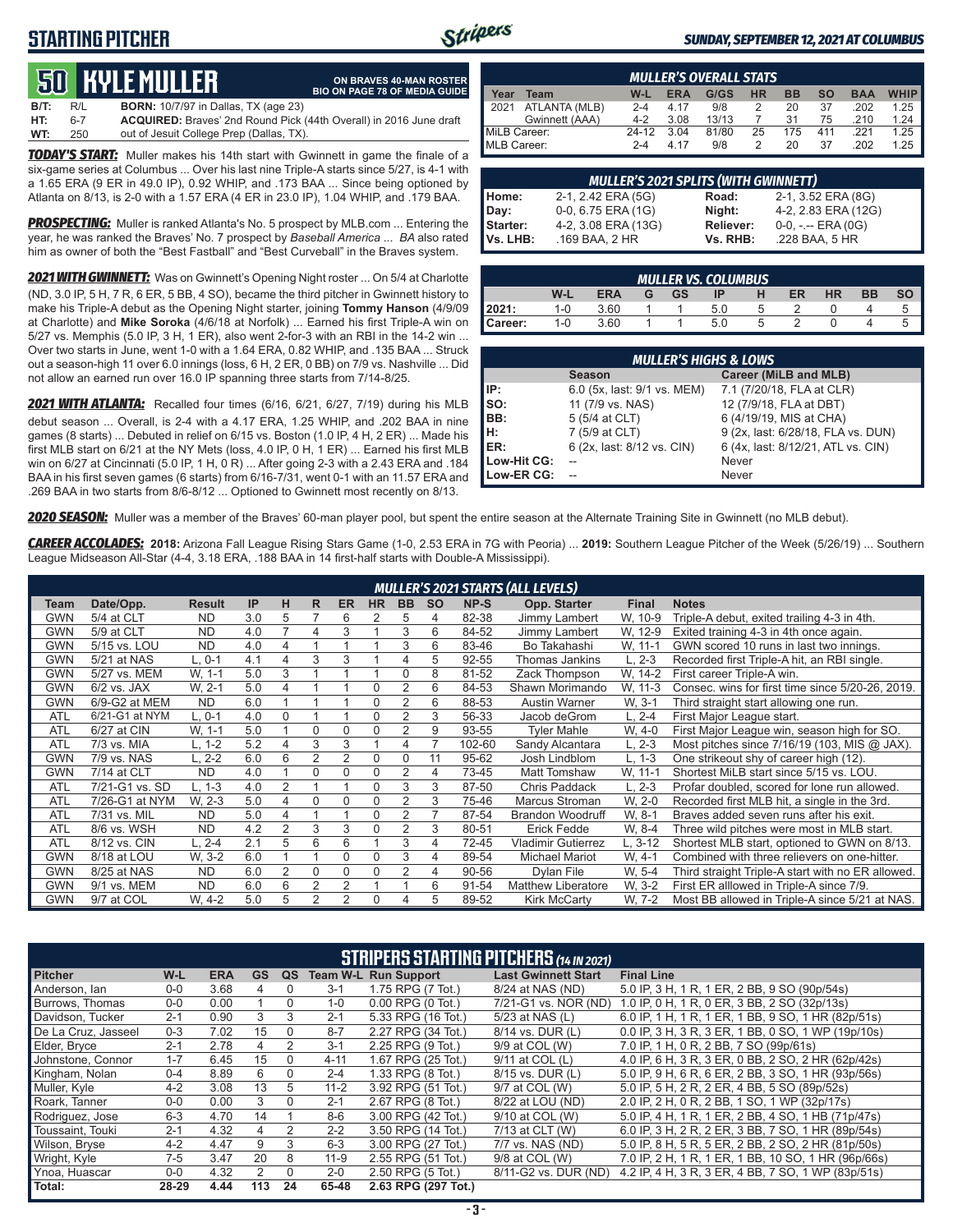## **BULLPEN**



#### *SUNDAY, SEPTEMBER 12, 2021 AT COLUMBUS*

|                 |                                                                              |            | <b>STRIPERS PITCHING BREAKDOWN</b> |     |     |           |           |           |                       |  |  |  |
|-----------------|------------------------------------------------------------------------------|------------|------------------------------------|-----|-----|-----------|-----------|-----------|-----------------------|--|--|--|
|                 | W-L                                                                          | <b>ERA</b> | IP                                 | R   | ER  | <b>HR</b> | <b>BB</b> | <b>SO</b> | <b>BAA</b>            |  |  |  |
| Starters:       | 28-29                                                                        | 4.44       | 496.1                              | 263 | 245 | 64        | 190       | 487       | .250                  |  |  |  |
| Relievers:      | $37-19$                                                                      | 3.16       | 479.0                              | 187 | 168 | 51        | 190       | 557       | .215                  |  |  |  |
| <b>I</b> Total: | 65-48                                                                        | 3.81       | 975.1                              | 450 | 413 | 115       | 380       | 1044      | $.233$ $\blacksquare$ |  |  |  |
|                 | <b>Saves/Opp: 29/45 (64.4%) Holds: 50</b><br><b>IR/Scored: 85/27 (31.8%)</b> |            |                                    |     |     |           |           |           |                       |  |  |  |

|            |           |            | <b>PITCHING BY MONTH</b> |     |     |           |           |           |                       |
|------------|-----------|------------|--------------------------|-----|-----|-----------|-----------|-----------|-----------------------|
|            | W-L       | <b>ERA</b> | IP                       | R   | ER  | <b>HR</b> | <b>BB</b> | <b>SO</b> | <b>BAA</b>            |
| May:       | $14 - 10$ | 3.50       | 211.0                    | 90  | 82  | 28        | 65        | 240       | .222 I                |
| June:      | $9 - 16$  | 4.55       | 213.2                    | 115 | 108 | 26        | 94        | 223       | $.263$ $\blacksquare$ |
| July:      | $17 - 11$ | 4.50       | 242.0                    | 131 | 121 | 37        | 100       | 261       | .240                  |
| August:    | $18 - 7$  | 2.99       | 216.2                    | 81  | 72  | 15        | 90        | 223       | .214 I                |
| September: | 7-4       | 2.93       | 92.0                     | 33  | 30  | 9         | 31        | 97        | .220                  |

| RELIEF SUMMARY (CURRENT STRIPERS ONLY, GWINNETT STATS ONLY) |         |            |    |    |                          |        |              |                    |                                                          |                         |
|-------------------------------------------------------------|---------|------------|----|----|--------------------------|--------|--------------|--------------------|----------------------------------------------------------|-------------------------|
| <b>Pitcher</b>                                              | W-L     | <b>ERA</b> | G  | GF | <b>HLD</b>               | SV/OPP | <b>IR/RS</b> | <b>Last Outing</b> | <b>Last Final Line</b>                                   | <b>Scoreless Streak</b> |
| Arano, Victor                                               | 1-2     | 2.57       | 31 |    |                          | 2/4    | 6/1          | 9/10 at COL        | Hold, 1.2 IP, 0 H, 0 R, 0 BB, 2 SO, 1 WP (20p/13s)       | 3G (3.2 IP)             |
| Biddle, Jesse (L)                                           | 1-1     | 2.60       | 28 | 3  | 8                        | 1/2    | 9/3          | 9/10 at COL        | Hold, 0.1 IP, 0 H, 1 R, 1 ER, 2 BB, 0 SO, 1 HB (24p/10s) | -1G                     |
| Bradford, Chasen                                            | $4 - 0$ | 3.59       | 33 |    |                          | 0/1    | 4/4          | 9/11 at COL        | 1.0 IP, 1 H, 0 R, 1 BB, 0 SO (19p/11s)                   | 6G (8.1 IP)             |
| Burrows, Thomas (L)                                         | $3 - 1$ | 3.10       | 30 |    |                          | 0/1    | 18/6         | 9/9 at COL         | Hold, 1.0 IP, 0 H, 0 R, 1 BB, 1 SO (19p/11s)             | 1G (1.0 IP)             |
| De La Cruz, Jasseel                                         | $1 - 0$ | .93        |    |    | $\overline{\phantom{a}}$ | 0/0    | 0/0          | 7/10 vs. NAS       | 3.0 IP, 0 H, 0 R, 3 BB, 3 SO (49p/28s)                   | 2G (4.0 IP)             |
| Flaa, Jay                                                   | 1-2     | 5.76       | 27 | h  |                          | 1/1    | 2/0          | 9/11 at COL        | 3.0 IP, 0 H, 0 R, 1 BB, 3 SO (33p/20s)                   | 1G (3.0 IP)             |
| Johnstone, Connor                                           | $2 - 0$ | 2.45       | 15 |    |                          | 0/0    | 12/5         | 8/22 at LOU        | 0.1 IP, 0 H, 0 R, 0 BB, 0 SO (3p/2s)                     | 1G (0.1 IP)             |
| Kelley, Trevor                                              | $2 - 3$ | 77         | 32 |    |                          | 2/4    | 12/2         | 9/10 at COL        | 1.0 IP, 2 H, 1 R, 1 ER, 1 BB, 0 SO (21p/13s)             | $-1G$                   |
| Lee, Dylan (L)                                              | $5-1$   | .61        | 33 |    | 6                        | 1/2    | 6/0          | 9/10 at COL        | 1.0 IP, 1 H, 0 R, 1 BB, 3 SO (20p/13s)                   | 1G (1.0 IP)             |
| Lopez, Yoan                                                 | $3-2$   | 3.14       | 28 | g  |                          | 2/4    | 4/2          | 9/9 at COL         | Save, 1.0 IP, 0 H, 0 R, 2 SO (9p/7s)                     | 4G (4.0 IP)             |
| Rodriguez, Jose                                             | $0-0$   | 3.60       |    |    |                          | 0/0    | 0/0          | 5/26 vs. MEM       | 1.0 IP, 2 H, 1 R, 1 ER, 0 BB, 1 SO, 1 HR (13p/10s)       | $-2G$                   |

| SCORELESS INNINGS STREAKS (15-PLUS INNINGS) |         |                |                  |  |  |  |  |  |
|---------------------------------------------|---------|----------------|------------------|--|--|--|--|--|
| Pitcher                                     | Length  | <b>Dates</b>   | <b>Stats</b>     |  |  |  |  |  |
| Bradford, C.                                | 16.0 IP | 5/7-6/13 (10G) | 6 H, 3 BB, 12 SO |  |  |  |  |  |

| <b>PITCHER AWARDS &amp; HONORS</b> |                                     |                         |  |  |  |  |  |  |
|------------------------------------|-------------------------------------|-------------------------|--|--|--|--|--|--|
| Pitcher<br>Wilson, B.              | <b>Award/Date</b>                   | <b>Stats</b>            |  |  |  |  |  |  |
|                                    | AAA East Pitcher of Week (6/28-7/4) | 0-0, 7.0 IP, 0 ER, 7 SO |  |  |  |  |  |  |

## **54 VICTOR ARANO** *- RHP - 26 YRS - COSAMALOAPAN, MEXICO*

- **• 2021 with GWN: Is 1-1 with 0.98 ERA (2 ER in 18.1 IP), 1 SV, and .121 BAA (7 H, 7 BB, 24 SO) in 15G since 7/15** ... **5/14 vs. LOU:** Earned GWN's first save of 2021 (1.0 IP, 1 H in 2-1 win) ... **8/1 at MEM:** Earned first win (2.0 IP, 2 H, 0 R, 1 SO in 4-2 win).
- **• 2021 with ATL:** Recalled on 5/8, but did not pitch ... Optioned on 5/10 ... DFA'd and outrighted to Gwinnett on 6/6.
- **• 2020:** Was a member of Philadelphia's 60-man player pool, but spent the entire year at the Alternate Site in Lehigh Valley ... DFA'd by the Phillies on 1/18.
- **• 2019:** Limited to just 6G with Triple-A Lehigh Valley (2-0, 0.00 ERA in 3G) and Philadelphia (1-0, 3.86 ERA in 3G) ... Was on injured list from 4/20-end of season (right elbow inflammation).
- **• Acquired:** Claimed off waivers from Philadelphia (1/22/21) ... Originally signed by the Los Angeles Dodgers as a non-drafted free agent (4/4/13).
- **• MLB Career:** 3-2, 2.65 ERA, .224 BAA, 3 SV in 73G with Philadelphia (2017-19).

## **48 JESSE BIDDLE** *- LHP - 29 YRS - PHILADELPHIA, PA*

- **• 2021 with GWN: 6/23-8/21:** Went 0-0 with 0.60 ERA (1 ER in 15.0 IP) and .236 BAA (13 H, 9 BB, 29 SO) in 15G ... **9/1 vs. MEM:** Earned first win (1.0 IP, 1 H, 0 R, 0 BB, 2 SO in 3-2 victory) ... **9/3 vs. MEM:** Earned first save (2.0 IP, 3 H, 1 ER, 1 BB, 1 SO in 5-3 win).
- **• GWN Career:** 2-1, 2.08 ERA (9 ER in 39.0 IP), 2 SV (2-for-4) in 35G since 2018. **• 2021 with ATL:** Had his contract selected on 4/17, pitched in 8G with the Braves
- (0-0, 8.44 ERA, 10 ER in 10.2 IP) ... DFA'd on 5/17, outrighted to Gwinnett on 5/19. **• Spring Training:** 0-0, 3.00 ERA, .257 BAA, 2 SV in 9G with Cincinnati ... Released on 3/26 after re-signing as MiLB FA on 12/11/20.
- **• 2020:** Opened the year at Cincinnati's Alternate Training Site ... Contract selected on 8/25 (0-0, 0.00 ERA, 0 ER in 0.2 IP in 1G) ... Placed on 10-day injured list on 8/29 (left shoulder impingement) and missed the remainder of the year.
- **• Acquired:** MiLB FA (4/2/21) ... Originally Philadelphia's 1st-round pick (27th overall) in 2010 out of Germantown Friends High School (Philadelphia, PA).
- **• MLB Career:** 6-2, 5.07 ERA, .261 BAA, 1 SV in 99G with ATL (2018-19, 2021), SEA (2019), TEX (2019), CIN (2020).

## **28 CHASEN BRADFORD** *- RHP - 32 YRS - LAS VEGAS, NV*

- **• 2021 with GWN: In 6G since 8/20, has a 0.00 ERA (0 ER in 8.1 IP) despite a .324 BAA (11 H, 2 BB, 7 SO)** ... All 4 of his wins (4-0) have been 2.0-IP outings: 5/15 vs. LOU (1 H, 0 R, 2 SO), 6/16 vs. NAS (3 H, 1 ER, 3 SO), 6/24 at NOR (0 H, 0 R, 1 BB, 3 SO), and 7/31 at MEM (2.0 IP, 1 H, 1 ER, 1 SO) ... **5/7-6/13:** Posted team-best 16.0-IP scoreless streak over 10G (6 H, 3 BB, 12 SO).
- **• 2020:** Re-signed by Seattle to an MiLB deal on 1/15, but was not included on the Mariners' 60-man player pool ... Did not play.
- **• 2019:** Split time between Seattle (0-0, 4.86 ERA, 1 SV in 12G) and Triple-A Tacoma (0-0, 6.75 ERA, 1 SV in 5G).
- **• Acquired:** MiLB FA (3/15/21) ... Originally the New York Mets' 35th round pick in 2011 out of the University of Central Florida.
- **• MLB Career:** 7-0, 3.89 ERA, .253 BAA, 1 SV in 86G with NYM, SEA (2017-19).

## **49 THOMAS BURROWS** *- LHP - 26 YRS - FLORENCE, AL*

- **• 2021 with GWN: 6/20-8/17:** Went 2-0 with a 0.84 ERA (2 ER in 21.1 IP), 1.17 WHIP, and .139 BAA (10 H, 15 BB, 31 SO) in 16G (1 start) ... **7/21-G2 vs. NOR:** Made the first start of his pro career (ND, 1.0 IP, 0 H, 1 R, 0 ER, 3 BB, 2 SO) ... **8/17 at LOU:** Improved to 3-0 (1.2 IP, 1 H, 0 R, 1 BB, 1 SO) in 4-2 win.
- **• GWN Career:** 4-2, 3.82 ERA, .201 BAA, 6 SV (6-for-8) in 58G (1 start) since 2019.
- **• 2020:** Was an NRI to Spring Training, but not included on 60-man player pool.
- **• 2019:** Went 2-4 with a 4.42 ERA, .221 BAA, and 7 saves (7-for-9) in 43G between Double-A Mississippi and Gwinnett ... Stranded 16 of 17 inherited runners with the Stripers (94.1%) ... Won Atlanta's Bill Lucas Award for community service.
- **• Acquired:** Via trade with Seattle (1/11/17) ... Originally the Mariners' 4th-round pick in 2016 out of the University of Alabama.

## **45 JAY FLAA** *- RHP - 29 YRS - BISMARCK, ND*

- **• 2021 with GWN: 5/13-6/24:** Did not allow an ER over his first 10G (1 R in 11.0 IP, 7 H, 9 BB, 15 SO, .171 BAA) ... **7/18 at CLT:** Earned his first save with GWN, tossing 1.0 IP (1 H, 1 ER, 0 BB, 2 SO) in a come-from-behind 13-12 victory ... **8/3 vs. CLT:** Earned first win with GWN (1.0 IP, 1 H, 0 R, 1 BB, 1 SO in 4-2 win).
- **• 2021 with ATL:** From 5/23-5/30, went 0-0 with a 27.00 ERA (4 ER in 1.1 IP) in 1G ... Outrighted to Gwinnett on 7/13.
- **• 2021 with BAL:** Selected by Baltimore on 4/26 and made his MLB debut on 4/27 vs. the NY Yankees (1.1 IP, 2 BB, 1 SO, struck out Aaron Judge) ... Optioned on 4/28, appeared in 1G with Triple-A Norfolk (0-0, 16.20) ... DFA'd on 5/8.
- **• Spring Training:** 0-0, 3.38 ERA, .200 BAA, 0 SV in 3G with Baltimore.
- **• 2020:** Was not on Baltimore's 60-man player pool, did not play.
- **• 2019:** Went 2-5 with a 4.69 ERA, .256 BAA, and 5 SV in 40G (3 starts) between Double-A Bowie and Norfolk (2-3, 5.24 ERA, 4 SV in 29G during Triple-A debut).
- **• Acquired:** Claimed off waivers from Baltimore (5/11/21) ... Originally the Orioles' 6th-round pick in 2015 out of North Dakota State University (Fargo, ND).
- **• MLB Career:** 0-0, 13.50 ERA, .300 BAA in 2G with Baltimore, Atlanta (2021).

### **51 CONNOR JOHNSTONE** *- RHP - 26 YRS - SAN DIEGO, CA*

- **• 2021 with GWN: Is 2-0 with 2.45 ERA and .169 BAA in 15G in relief** (1-7, 6.45 ERA, .297 BAA in 15 starts) ... **5/4-5/8:** Threw 8.0 scoreless IP over his first 2 outings, including a 5.0-inning spot start (win, 1 H, 0 BB, 5 SO) on 5/8 at CLT ... **7/15-8/5:** Went 2-0 with 1.59 ERA (2 ER in 11.1 IP) and .158 BAA in 8G (1GS).
- **• GWN Career:** 7-6, 4.93 ERA, .259 BAA, 0 SV in 39G (16 starts) since 2018.
- **• Spring Training:** 0-1, 4.76 ERA, .273 BAA, 1 SV in 6G with Atlanta (NRI).
- **• 2020:** Was an NRI to Braves Spring Training, but not on 60-man player pool.
- **• 2019:** With Double-A Mississippi and Gwinnett, went 7-4 with a 4.24 ERA, .296
- BAA, and 1 SV in 35G (7 starts) ... His 7 wins ranked T-8th in the Braves org.
- **• Acquired:** Braves 21st-round pick in 2017 out of Wake Forest University.
- **• Local Product:** Played baseball at Roswell High School (Roswell, GA).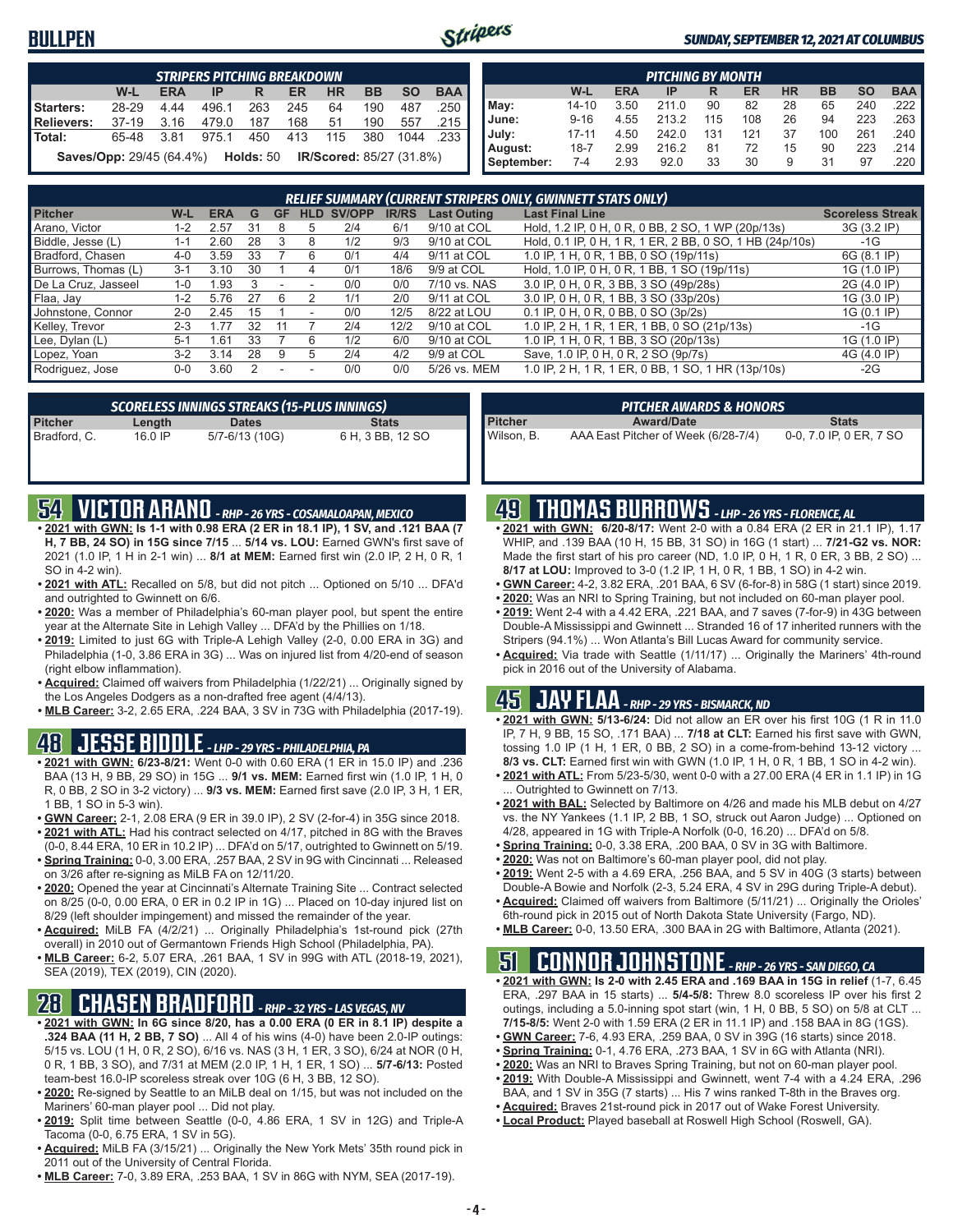# **43 TREVOR KELLEY** *- RHP - 27 YRS - PROVIDENCE, RI*

**BULLPEN**

- **• 2021 with GWN: Is 2-1 with 0.95 ERA (3 R, 2 ER in 19.0 IP), 2 SV, .145 BAA (9 H, 8 BB, 26 SO) over 18G since 7/11** ... **5/12-6/27:** Allowed runs in just 2 of 13G for a 1.72 ERA (3 ER in 15.2 IP, 13 H, 6 BB, 15 SO, .241 BAA) ... **9/4 vs. MEM:** Earned first save (2.0 IP, 0 H, 0 R, 0 BB, 3 SO in 5-2 win).
- **• Spring Training:** Did not pitch in Chicago Cubs' MLB camp ... Released on 4/23. **• 2020:** Pitched in 4G with Philadelphia, going 0-0 with a 10.80 ERA ... Outrighted on 8/14 and spent the rest of the season at the Phillies Alternate Site.
- **• 2019:** In 52G with Triple-A Pawtucket, went 5-5 with a 1.79 ERA, .216 BAA, and 12 SV ... Was an International League Midseason and Postseason All-Star and a *Baseball America* Triple-A All-Star ... Led IL in appearances and was T-1st in saves ... Made MLB debut on 7/2 at Toronto and logged 10G with Boston (0-3, 8.64 ERA).
- **• Acquired:** MiLB FA (4/28/21) ... Originally Boston's 36th-round pick in 2015 out of the University of North Carolina at Chapel Hill.
- **• MLB Career:** 0-3, 9.26 ERA, .347 BAA, 0 SV in 14G with BOS (2019), PHI (2020).

## **58 DYLAN LEE** *- LHP - 27 YRS - DINUBA, CA*

- **• 2021 with GWN: Is 3-1 with 0.46 ERA (2 R, 1 ER in 19.2 IP), 1 SV, .159 BAA (11 H, 3 BB, 27 SO) in 16G since 7/18** ... **5/4 at CLT:** Earned the win in his Stripers' debut (2.0 IP, 1 H, 1 R, 0 ER, 0 BB, 3 SO in 10-9 win in 12 innings) ... **6/11 at MEM:** Recorded his first pro hit, a double (1-for-2, R) ... **5/26-7/9:** Had a 1.65 ERA (3 ER in 16.1 IP, 9 H, 2 BB, 12 SO) and .161 BAA over 12G ... **8/18 at LOU:** Earned his first save with the Stripers (1.0 IP, 0 H, 0 R, 0 BB, 1 SO in 4-1 win) ... **7/31-9/3:** Pitched 13.1 scoreless IP over 10G (4 H, 1 BB, 18 SO), going 2-0 with 1 SV.
- **• Spring Training:** 0-0, 0.00 ERA, 0 SV in 2G with Miami ... Released on 3/29.
- **• 2020:** Was a non-roster invite to Marlins Spring Training, but was not on Miami's 60-man player pool ... Did not play.
- **• 2019:** Logged 45G between Double-A Jacksonville (0-3, 1.91 ERA, .176 BAA, 13 SV in 32G) and Triple-A New Orleans (1-3, 4.71 ERA, .329 BAA, 0 SV in 13G).
- **• Acquired:** MiLB FA (4/15/21) ... Originally Miami's 10th-round pick in 2016 out of Cal State Fresno.

# **55 YOAN LOPEZ** *- RHP - 28 YRS - NUEVA GERONA, CUBA*

- **• 2021 with GWN:** Has a pair of wins in extra innings, 6/9-G2 at MEM (1.0 IP, 1 H, 0 R in 3-1 win in 8 innings) and 6/18 vs. NAS (1.0 IP, 2 H, 1 R, 0 ER, 1 SO in 8-7 win in 10 innings) ... **7/18-8/21:** Went 1-0 with 0.82 ERA (1 ER in 11.0 IP) and .162 BAA (6 H, 4 BB, 13 SO) in 10G ... **8/11-G2 vs. DUR:** Tallied his first save with the Stripers (1.0 IP, H, 0 R, 3 BB, 2 SO), leaving bases loaded in 5-3 win.
- **• 2021 with ARI:** Began the season on Arizona's Opening Day roster ... In 2 stints, went 0-0 with a 6.57 ERA (9 ER in 12.1 IP) and 0 SV (0-for-3) in 13G ... DFA'd on 5/20, traded to Atlanta on 5/22 and optioned to Gwinnett.
- **• Spring Training:** 1-0, 4.91 ERA, .214 BAA, 0 SV in 8G with Arizona.
- **• 2020:** In 20G with Arizona, went 0-1 with a 5.95 ERA, .269 BAA, and 2 holds.
- **• 2019:** Set MLB career highs in G (70) and holds (21), going 2-7 with a 3.41 ERA, .232 BAA, and 1 SV (1-for-4) with the D-backs.
- **• Acquired:** Via trade with Arizona in exchange for CF Deivi Estrada (5/22/21) ... Originally signed by the D-backs as a NDFA out of Cuba (1/16/15).
- **• MLB Career:** 2-8, 4.25 ERA, .252 BAA, 1 SV in 113G with Arizona (2018-21).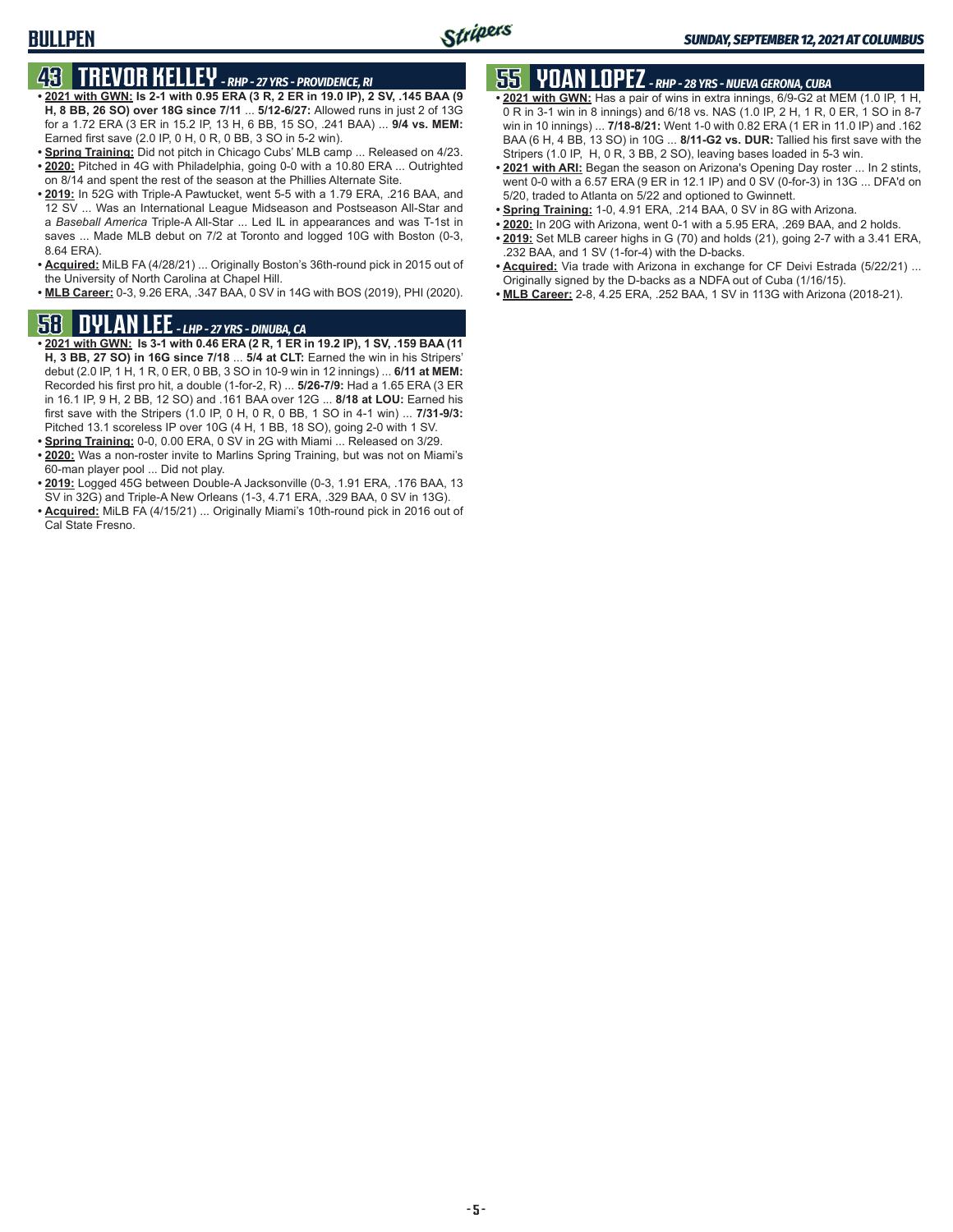# **17 JOHAN CAMARGO** *- INF - 27 YRS - PANAMA CITY, PANAMA*

*SEASON WITH GWN:*.308, 15 HR, 55 RBI, 0 SB, .897 OPS *HIT STREAK:* 1G (1-3)

**BATTERS**

- *9/11 at COL:* 1-3, BB *SERIES:* .421 (8-19), 2 2B **• Leaderboard:** Entering 9/12, ranks among Triple-A East top 10 in batting (4th, .308), OBP (4th, .386), runs (5th, 63), hits (T-5th, 106), total bases (T-5th, 176), and OPS (6th, .897).
- **• 2021 with GWN: 5/8 at CLT:** Notched first career multi-HR game (2-for-4, 2 HR, 2 RBI) ... **6/5 vs. JAX:** Started 5-4-3 triple play, GWN's first since 5/28/19 at TOL ... **7/18 at CLT:** Hit a 2-out, 2-run HR (#8) in 9th for a 12-11 lead (GWN had trailed 11-3) ... **7/30 at MEM:** Tallied season-high 4 RBI (2-for-4, 2B, HR #9) in 8-7 win ... **7/22-8/14:** Posted team-best 20G on-base streak (.347, 26-for-75, 4 2B, 2 3B, 2 HR, 14 R, 14 RBI, 6 BB, .924 OPS) ... **9/4 vs. MEM:** Matched season high with 4 RBI (2-for-3, HR #15) in 5-2 victory ... **9/4-9/9:** Posted 5-straight multi-hit games (.579, 11-for-19, 2 2B, 1 HR, 1 R, 5 RBI, 1.442 OPS).
- **• Gwinnett Career:** Has hits in 110 of 148G (74.3%) since 2017, batting .323 (182 for-564, 36 2B, 4 3B, 24 HR, 96 R, 97 RBI, 1 SB, .917 OPS).
- **• 2021 with ATL:** In 6 stints with the Braves, batting .000 (0-for-16, 1 R) in 15G.
- **• 2020:** Made Braves' Opening Day roster and batted .200 (8 2B, 4 HR, 16 R, 9 RBI) in 35G ... Added to the NLCS roster in place of injured Adam Duvall prior to Game 2 and played in 4G (.250, 2-for-8, 1 2B, 1 RBI).
- **• Acquired:** NDFA (7/2/10) out of Panama City, Panama.
- **• MLB Career:** .257, 68 2B, 4 3B, 34 HR, 144 RBI, 2 SB in 364G with Atlanta (2017- 21) ... Played in 2018 and 2020 Postseasons (.087, 1 2B, 1 RBI in 8G).

## **9 RYAN CASTEEL** *- 1B/C - 30 YRS - CHATTANOOGA, TN*

*SEASON WITH GWN:*.234, 6 HR, 23 RBI, 0 SB, .749 OPS *HIT STREAK:* 1G (1-4) *9/11 at COL:*DNP *SERIES:* .250 (1-4), HR, RBI

- **• 2021 with GWN: 5/15-5/18:** Had 6 RBI in 3G span, including 5/15 vs. LOU (1 for-2, GW 3-run 2B, 3 RBI) and 5/16 vs. LOU (1-for-3, HR, 2 RBI) ... **6/2 vs. JAX:** Notched pinch-hit 2-run double ... **6/3 vs. JAX:** Hit pinch-hit 2-run HR (#2) ... **6/24 at NOR:** Crushed game-winning grand slam (#3) in 6-2 victory (1-for-4, 4 RBI), his 2nd career slam (first since 7/20/13 with Adv-A Modesto) ... **8/8-G2 vs. CLT:** Homered for the first time since 6/24 (#4), a decisive 2-run shot in 8-2 victory ... **9/9 at COL:** Blasted a solo HR (#6) for lone run in a 1-0 win.
- **• 2020:** Was not on the Braves' 60-man player pool ... Did not play.
- **• 2019:** Played 118G with Double-A Mississippi, batting .263 (21 2B, 2 3B, 21 HR, 73 RBI, .811 OPS) ... Ranked 2nd in the Southern League in homers and RBI, 3rd in slugging (.477) ... Was his 2nd career 20-homer season (hit 22 in 2013).
- **• Acquired:** MiLB FA (3/14/21) ... Originally Colorado's 17th-round pick in 2010 out of Cleveland State Community College (Cleveland, TN).

#### **12 TRAVIS DEMERITTE** *- OF - 26 YRS - NEW YORK, NY*

*SEASON WITH GWN:*.296, 19 HR, 50 RBI, 7 SB, 1.003 OPS *HIT STREAK:* -1G (0-4) *9/11 at COL:*0-4 *SERIES:* .263 (5-19), 2B, 2 HR, 5 RBI

- **• 2021 with GWN: Since coming off the IL on 7/13, ranks T-7th in the Triple-A East in HR (13), batting .290 (40-for-138, 3 2B, 29 R, 35 RBI, 6 SB, .950 OPS) in 40G** ... **5/4 at CLT:** Tallied 5 RBI (3-for-6, HR) to set GWN Opening Night record ... **6/2-7/21:** Posted 10G hitting streak (.372, 16-for-43, 2 2B, 3 HR, 10 R, 8 RBI, 1.041 OPS) ... **6/10-7/10:** Was on the Injured List ... **7/17-7/25:** Hit 3 grand slams in 7G span (7/17 at CLT, 7/23 vs. NOR, 7/25 vs. NOR), raising his career total to 6
- (4 with GWN) ... **7/18 at CLT:** Notched season-high 4 hits (4-for-5, 3 R, 2 RBI, SB) ... **7/27 at MEM:** Homered for 3rd straight game, GW solo blast (#12) in 1-0 win ...
- **8/21 at LOU:** Matched a season high with 4 hits (4-for-4, 3-run HR, 2 R, 4 RBI). **• Gwinnett Career:** Has reached base in 141 of 163G (86.5%) since 2019, batting
- .290 (161-for-555, 40 2B, 2 3B, 39 HR, 115 R, 123 RBI, 11 SB, .967 OPS). **• 2020:** Hit .172 with 1 2B, 4 RBI in 18G with Detroit ... DFA'd on 2/5/21.
- **• 2019:** Made his Triple-A debut with Gwinnett and was an IL All-Star (.286, 20 HR, 73 RBI, .944 OPS in 96G) ... Has 1 of the 9 20-HR seasons in GWN history ... Traded to Detroit on 7/31, made his MLB debut (.225, 3 HR, 10 RBI in 48G).
- **• Acquired:** Off Waivers from Detroit (2/12/21) ... Originally Texas' 1st-round pick (30th overall) in 2013 out of Winder-Barrow High School (Winder, GA).
- **• MLB Career:** .217, 8 2B, 2 3B, 3 HR, 14 RBI, 3 SB with Detroit (2019-20).

# **18 PHILLIP ERVIN** *- OF - 29 YRS - MOBILE, AL*

*SEASON WITH GWN:*.203, 7 HR, 26 RBI, 11 SB, .654 OPS *HIT STREAK:* 2G (2-8)

*9/11 at COL:*DNP *SERIES:* .250 (2-8), 2B

- **• 2021 with GWN: 6/2 vs. JAX:** Hit decisive 3-run HR (#1) and tallied season-high 4 RBI (1-for-4, R) ... **6/13 at MEM:** Belted game-tying 2-run HR (#2) with 2 outs in the 9th of an eventual 7-6 loss (1-for-3, 1 R, 2 RBI) ... **7/7 vs. NAS:** Clubbed game-tying 2-run pinch-hit HR (#5, 1-for-1, 2 RBI) ... **8/1 at MEM:** Lined GWRBI single with 2 outs in 9th inning in 4-2 win (1-for-2, RBI) ... **9/3 vs. MEM:** Launched 2nd pinch-hit homer of the year (solo, 1-for-1, 1 RBI).
- **• 2020:** Between Cincinnati and Seattle, hit .149 with 3 2B, 4 RBI, 1 SB in 37G ... DFA'd by the Reds (8/28), Mariners (12/16), and Chicago Cubs (2/20/21).
- **• Acquired:** Off waivers from the Chicago Cubs (2/22/21) ... Originally Cincinnati's 1st-round pick (27th overall) in 2013 out of Samford University (Homewood, AL).
- **• MLB Career:** .247, 26 2B, 8 3B, 17 HR, 68 RBI, 15 SB in 237G with CIN, SEA (2017-20) ... Tallied 7 of his 8 career triples in 2019 (ranked 7th in NL).

#### **7 MAIKEL FRANCO** *- INF - 29 YRS - AZUA, D.R. SEASON WITH GWN:*--- *HIT STREAK:* 0G (0-0)

- *9/11 at COL:*DNP *SERIES:* .--- (0-0) **• 2021 with GWN:** Joined the Stripers on 9/8 ... Will make his Braves org. debut.
- **• 2021 with BAL:** Signed a MLB deal on 3/16 ... Hit .210 (22 2B, 11 HR, 31 R, 47 RBI, .608 OPS) in 104G ... Hit season-best .269 (6 2B, 4 HR, 12 R, 17 RBI, .768 OPS) in 26G in June ... Released on 8/25.
- **• 2020 with KC:** Signed a MLB deal with Kansas City on 12/27/19 ... In lone season with the Royals, hit .278 (16 2B, 8 HR, 23 R, 38 RBI, 1 SB, .778 OPS) in 60G.
- **• Acquired:** MiLB FA (8/31/21) ... Originally a NDFA with Philadelphia (1/13/10).
- **• Triple-A History:** With Lehigh Valley (2014-15, 2019), hit .272 (47 2B, 6 3B, 22 HR, 84 R, 108 RBI, 5 SB, .765 OPS) in 178G.
- **• MLB Career:** .246, 148 2B, 4 3B, 121 HR, 428 RBI, 4 SB in 820G with PHI (2014- 19), KC (2020), BAL (2021) ... In 6 years with Phillies, hit .249 with 102 HR, 343 RBI (had 20-plus HR in 3-straight years from 2016-18).

## **8 RYAN GOINS** *- INF - 33 YRS - TEMPLE, TX*

|                           | <b>SEASON WITH GWN:</b> .230, 5 HR, 33 RBI, 2 SB, .637 OPS . | <b>HIT STREAK:</b> $-1G(0-3)$           |
|---------------------------|--------------------------------------------------------------|-----------------------------------------|
| <b>9/11 at COL:   0-3</b> |                                                              | <b>SERIES:</b> .214 (3-14), 2 2B, 2 RBI |
|                           |                                                              |                                         |

- **• 2021 with GWN: 5/4 at CLT:** Hit Gwinnett's first HR of the season (solo, 2-for-5, RBI) ... **5/12 vs. LOU:** Set season highs for hits (3-for-4) and RBI (3) ... **6/18-6/29:** Posted season-best 8G hitting streak (.400, 10-for-25, 1 2B, 3 R, 6 RBI) ... **7/4 at DUR:** Homered for the first time since Opening Night (2-run, #2, 1-for-4, 2 RBI) ... **8/13 vs. DUR:** Clubbed 2-run HR (#4) in 8th inning for decisive runs in 6-4 victory (2-for-4, 2 R, 2 RBI) ... **8/6-8/17:** In his first 8G since returning from the Olympics, hit .304 (7-for-23, 3 HR, 5 R, 6 RBI, .987 OPS).
- **• Tokyo Olympics:** Was on GWN's Temporary Inactive List while playing for Mexico in this year's Olympics ... Hit .250 (1-for-4, R, RBI) in 2G (MEX went 0-3).
- **• Triple-A Career:** Has played for BUF (2013-16), LHV (2018), CLT (2019), and GWN (2021) ... Was teammates with MGR Matt Tuiasosopo in 2014 with BUF.
- **• 2020:** Played in 14G with the Chicago White Sox, batting .000 (0-for-9, 4 R) ... Spent most of the year at the Alternate Training Site in Schaumburg, IL.
- **• Acquired:** MiLB FA (2/25/21) ... Originally Toronto's 4th-round pick in 2009 out of Dallas Baptist University (Dallas, TX).
- **• MLB Career:** .228, 71 2B, 12 3B, 22 HR, 158 RBI in 555G with TOR, KC, CWS (2013-20) ... Played for TOR in 2015-16 Postseasons (.146, 1 HR, 5 RBI in 14G).

## **5 TERRANCE GORE** *- OF - 30 YRS - MACON, GA*

*SEASON WITH GWN:*.245, 0 HR, 1 RBI, 17 SB, .750 OPS *HIT STREAK:* 1G (1-2) *9/11 at COL:*DNP *SERIES:* .500 (1-2), SB

- **• 2021 with GWN:** Is 17-for-21 (80.9%) in stolen base attempts, including a pair of 2-steal games (5/18 at NAS, 6/18 vs. NAS) ... **6/9-G2 at MEM:** Stole 3rd and scored winning run in 8th inning of 3-1 victory ... **7/10 vs. NAS:** Notched seasonhigh 3 hits (3-for-3, 2B, R).
- **• 2020:** Logged 2G in his lone season with the Los Angeles Dodgers (0 PA).
- **• Acquired:** MiLB FA (2/18/21) ... Originally Kansas City's 20th-round pick in 2011 out of Gulf Coast Community College (Panama City, FL).
- **• MLB Career:** .224, 2 2B, 1 3B, 0 HR, 1 RBI, 40 SB in 102G with KC, CHC, LAD (2014-20) ... Played in the Postseason with KC (2014-15) and CHC (2018), going 0-for-2 with 3 R, 5 SB ... Won World Series with the Royals in 2015.

## **4 SEAN KAZMAR JR.** *- INF - 37 YRS - VALDOSTA, GA*

| <b>SEASON WITH GWN:</b> .222, 9 HR, 26 RBI, 3 SB, .646 OPS                |  |  | <b>HIT STREAK:</b> $-1G(0-4)$ |  |
|---------------------------------------------------------------------------|--|--|-------------------------------|--|
| 9/11 at COL: $0-4$                                                        |  |  | <b>SERIES:</b> .083 (1-12)    |  |
| . Cuinnett Caroor: Potting 264 (672 for 2540 126 2P 12 2P 46 HP 200 P 206 |  |  |                               |  |

- **Batting .264 (673-for-2549, 136 2B, 12 3B, 46** RBI, 26 SB) in 744G over 8 seasons ... Leads in career G, AB, H, TB (971), 2B, R, RBI ... Ranks 2nd in career 3B (12) ... Ranks 3rd in career HR (46).
- **• Braves Records:** Owns Atlanta Braves Triple-A records for career hits (passed Larry Whisenton's 657 on 7/31 at MEM) and at-bats (passed Chico Ruiz's 2,510 on 8/22 at LOU) ... Is 2nd in doubles (136), 3rd in games (744), 4th in RBI (296).
- **• 2021 with GWN: 5/25 vs. MEM:** Lined a walk-off single in the 9th for a 2-1 win, his first career walk-off RBI with GWN ... **7/8-G1 vs. NAS:** Passed Joey Terdoslavich for 3rd on GWN career HR list (#42, 1-for-3, 2 RBI) ... **7/22 vs. NOR:** Passed Damon Hollins for 2nd on ATL Triple-A hits list (#649, 2-for-3, HR, 2 RBI) ... **7/28 at MEM:** Notched his 999th and 1,000th career Triple-A hits (2-for-5, R) ... **9/1 vs. MEM:** Hit game-winning 2-run HR (#9) in 7th for 3-2 victory (2-for-3, 2 RBI).
- **• 2021 with ATL:** Contract selected on 4/17, has spent 2 stints with Atlanta (4/17- 4/23, 5/4-5/7), going 0-for-2 ... Pinch hit on 4/17 at the Chicago Cubs, marking his first MLB appearance in 4,589 days since 9/23/08 with San Diego ... The last player with a bigger gap between MLB appearances was Ralph Winegarner (13 years, 14 days between 6/23/36 with CLE and 7/7/49 with STL).
- **• Acquired:** MiLB FA (12/7/20) ... Originally San Diego's 5th-round pick in 2004 out of the College of Southern Nevada.
- **• MLB Career:** .195, 1 2B, 0 3B, 0 HR, 2 RBI in 22G with SD (2008), ATL (2021).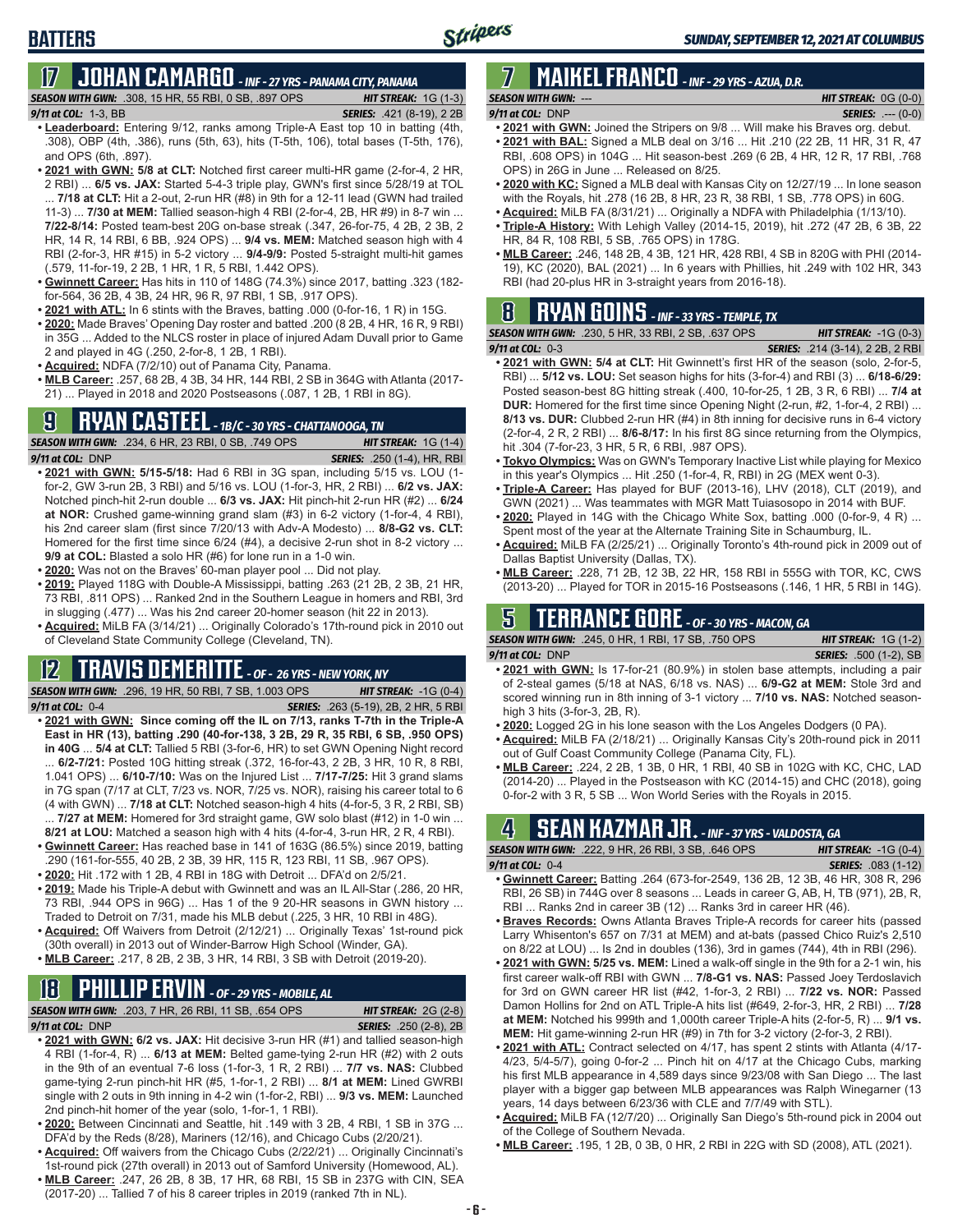# **22 JASON KIPNIS** *- INF - 34 YRS - NORTHBROOK, IL*

*SEASON WITH GWN:*.289, 9 HR, 28 RBI, 1 SB, .897 OPS *HIT STREAK:* -1G (0-4) *9/11 at COL:*0-4 *SERIES:* .400 (6-15), 2 2B, 2 HR, 5 RBI

- **• 2021 with GWN: In 15G since 8/20, batting .439 (18-for-41, 3 2B, 4 HR, 7 R, 9 RBI, 1 SB, 1.325 OPS)** ... **5/28 vs. MEM:** Belted decisive 3-run HR (#1, 2-for-3, 3 RBI) ... **6/16 at NAS:** Hit game-winning HR (#2), a 2-run shot (2-for-4,, 2 RBI) ... **7/6-7/16:** Had 5 multi-hit efforts in 9G, batting .350 (14-for-40, 3 2B, 1 3B, 2 HR, 8 R, 10 RBI, .991 OPS) ... **7/14 at CLT:** Fell triple shy of the cycle (3-for-5, 2B, HR, 3 R, 2 RBI) ... **9/7 at COL:** Facing former club, tallied 3 XBH (3-for-4, 2 2B, HR #8, 2 R, 3 RBI).
- **• 2020:** In his lone season with the Chicago Cubs, hit .237 (8 2B, 1 3B, 3 HR, 16 RBI, 1 SB) in 44G ... Played in 2G during the Postseason (0-for-3, 1 BB, 1 SO).
- **• Acquired:** MiLB FA (3/29/21) ... Originally Cleveland's 2nd-round pick in 2009 out of Arizona State University (Tempe, AZ).
- **• MLB Career:** .260, 260 2B, 24 3B, 126 HR, 545 RBI, 136 SB in 1,165G with CLE, CHC (2011-20) ... Was 2-time AL All-Star with CLE (2013, 2015) ... Hit .192 (3 2B, 1 3B, 4 HR, 9 RBI) in 26G in Postseason with CLE (2013, 2016-18), CHC (2020).

# **20 JONATHAN MORALES** *- C - 26 YRS - ARROYO, PUERTO RICO*

*SEASON WITH GWN:*.157, 2 HR, 12 RBI, 0 SB, .413 OPS *HIT STREAK:* -2G (0-7) *9/11 at COL:*0-3 *SERIES:* .091 (1-11), RBI

- 
- **• 2021 with GWN: 5/7 at CLT:** Tied his single-game career high with 5 RBI, going 2-for-6 with a 3-run HR (#1) in the 9th ... **8/6 vs. CLT:** Hit a 2-out walk-off single in 11th inning for 4-3 win (2nd career walk-off with GWN, last on 7/21/18 vs. PAW) 8/20 at LOU: Went 4-for-4 (2B, HR, 2 R, 3 RBI), his most hits in a game since 8/13/16 with Class-A Rome at Hickory (career-best 5-for-5).
- **• 2020:** Spent entire year at Braves Alternate Training Site in Gwinnett (no MLB debut) ... Played for Caguas of the Puerto Rican Winter League (.394, 3 HR, 9 RBI in 13G), earning PWL Postseason All-Star honors.
- **• 2019:** Hit .240 (13 2B, 2 HR, 27 R, 25 RBI) in 80G between Double-A Mississippi and Gwinnett ... Logged 1 game during the IL Playoffs (0-for-1, BB).
- **• Acquired:** Braves' 25th-round pick in 2015 out of Miami-Dade CC.

#### **15 CRISTIAN PACHE** *- OF - 22 YRS - SANTO DOMINGO CENTRO, D.R. SEASON WITH GWN:*.272, 10 HR, 37 RBI, 9 SB, .782 OPS *HIT STREAK:* 2G (3-9)

- *9/11 at COL:* 1-4 *SERIES:* .333 (7-21), 2 2B, HR, RBI, SB **• MLB.com Prospect Ranks:** #1 (Braves Top 30), #40 (Top 100).
- **• 2021 with GWN: Ranks T-4th in the Triple-A East in batting since 8/1, hitting .327 (37-for-113, 8 2B, 4 HR, 19 R, 15 RBI, 5 SB, .896 OPS) in 31G** ... **5/29- 6/1:** Assigned to rehab (right hamstring inflammation), played 1G before being activated/optioned on 6/2 ... **6/5 vs. JAX:** Went 3-for-6 with 2 doubles, including game-tying 2-run double in 9th ... **6/10 at MEM:** Tallied first career multi-HR game (3-for-5, 2 HR, 3 R, 4 RBI) ... **6/30 at DUR:** Notched last-at-bat GWRBI single in 9th for 2-1 win (2-for-3, 2B, RBI) ... **7/21 vs. NOR:** Homered in both games of a DH (#3-4, 2-for-6, 2 R, 2 RBI) ... **8/11 vs. DUR:** Went 4-for-6 with 5 RBI in a DH sweep, tallying 2 HR (#8-9) and delivering 2-out walk-off single in G1 (won 4-3) ... **9/7 at COL:** Fell triple shy of the cycle (3-for-4, 2B, HR #10, 3 R, RBI, SB).
- **• 2021 with ATL:** On Atlanta's Opening Day roster for the first time ... Hit .111 (3 2B, 1 HR, 6 R, 4 RBI) in 22G ... Placed on IL twice, on 4/14 and 5/14.
- **• 2020:** Spent most of the year at the Alternate Training Site ... Made his MLB debut on 8/21 vs. Philadelphia (1-for-4) ... Played just 2G during regular season (.250) ... Also made MLB Postseason debut (.182, 1 2B, 1 HR, 4 R, 4 RBI in 12G).
- **• 2019:** Between Mississippi (104G) and Gwinnett (26G), hit .277 (36 2B, 9 3B, 12 HR, 63 R, 61 RBI, 8 SB, .802 OPS) in 130G ... Named a Southern League Postseason All-Star and MLB All-Star Futures Game participant.
- **• Acquired:** NDFA (7/4/15) out of Santo Domingo Centro, D.R.
- **• MLB Career:** .119, 3 2B, 0 3B, 1 HR, 4 RBI, 0 SB in 24G with Atlanta (2020-21).

## **2 YOLMER SANCHEZ** *- INF - 29 YRS - MARACAY, VENEZUELA*

*SEASON WITH GWN:*.211, 9 HR, 32 RBI, 5 SB, .655 OPS *HIT STREAK:* -3G (0-9) *9/11 at COL:*0-2, HBP *SERIES:* .059 (1-17), RBI, SB

- **• 2021 with GWN: 5/7 at CLT:** Went 3-for-5 (3 R, 3 RBI) with GWN's first triple of the year ... **6/9-G2 at MEM:** Stole home as part of a double-steal with Drew Waters, scored tying run in 3-1 win (1-for-2, R, SB) ... **7/30 at MEM:** Recorded 2nd career multi-HR game (1st since 5/2/15, CLT vs. SWB), hitting 2 solo shots (#4-5) including GW blast in 8th for 8-7 win (2-for-3, 3 R, 2 RBI) ... **8/26 at NAS:** Fell a homer shy of the cycle (3-for-4, 2B, 3B, RBI) in 2-1 win ... **7/22-9/5:** Hit .290 (29 for-100, 2 2B, 1 3B, 8 HR, 17 R, 18 RBI, .933 OPS) in 33G.
- **• 2020:** Played 11G with the Chicago White Sox, batting .313 (3 2B, 1 HR, 1 RBI, 1.164 OPS) ... Made his MLB Postseason debut in the ALWCS (1G, no at-bat).
- **• Acquired:** MiLB FA (3/31/21) ... Originally a NDFA with Chi. White Sox (5/29/09). **• MLB Career:** .245, 113 2B, 24 3B, 32 HR, 215 RBI, 30 SB in 657G with the Chi.
- White Sox (2014-20) ... Won an AL Gold Glove in 2019 (.987 FPCT at 2B).

## **26 TRAVIS SNIDER** *- OF/INF - 33 YRS - KIRKLAND, WA*

*SEASON WITH GWN:*.174, 4 HR, 15 RBI, 3 SB, .610 OPS *HIT STREAK:* -1G (0-1) *9/11 at COL:* DNP *SERIES:* .--- (0-0)

- **• 2021 with GWN: 6/18 vs. NAS:** Homered (#2) as part of 6-run comeback in 8-7 win (1-for-3, 2 RBI) ... **7/15 at CLT:** Blasted go-ahead 2-run HR (#3) in 8th of 11-10 win (1-for-4, 2 RBI) ... **7/31 at MEM:** Delivered GW 2-run double in 2-1 win (1-for-4, 2 RBI) ... **8/21 at LOU:** Belted pinch-hit 3-run HR (#4).
- **• 2020:** Signed by Miami on 7/24 and reported to the Marlins' Alternate Training Site in Jupiter, FL, but was released on 8/27 and did not reach the Majors.
- **• 2019:** Played for Triple-A Reno in Arizona's system (.294, 22 2B, 4 3B, 11 HR, 41 RBI, 3 SB, .899 OPS in 93G).
- **• Acquired:** MiLB FA (2/26/21) ... Originally Toronto's 1st-round pick (14th overall) in 2006 out of Henry M. Jackson High School (Mill Creek, WA).
- **• MLB Career:** .244, 100 2B, 7 3B, 54 HR, 212 RBI, 22 SB in 630G with TOR, PIT, BAL (2008-15) ... Played for PIT in Postseason from 2013-15 (1-for-4 in 3G).

|  |  |  | <b>NILEY UNROE</b> - INF - 26 YRS - NEW ORLEANS, LA |
|--|--|--|-----------------------------------------------------|
|  |  |  | 111777777777777                                     |

| <b>SEASON WITH GWN:</b> .071, 0 HR, 0 RBI, 1 SB, .259 OPS | <b>HIT STREAK:</b> $-1G(0-1)$ |
|-----------------------------------------------------------|-------------------------------|
| $9/11$ at COL: DNP                                        | <b>SERIES:</b> $--- (0-0)$    |
|                                                           |                               |

- **• 2021 with GWN:** Was on the Stripers' Opening Night roster, played in 6G through 5/16 (.071, 1-for-14, 2 R, 1 SB) ... Transferred to Mississippi on 5/18 ... Rejoined Gwinnett on 9/9.
- **• 2021 with MIS:** In 27G, hit .261 (23-for-88, 3 2B, 2 3B, 2 HR, 6 RBI, 1 SB, .732 OPS) ... Was on the IL from 6/16-7/14, 7/24-8/10, 8/19-9/7.
- **• 2020:** Was not on Braves' 60-man player pool ... Played for Brisbane in Australian Baseball League (.176, 0 HR, 3 R, 0 RBI in 6G).
- **• 2019:** Played for Advanced-A Florida, Double-A Mississippi, and Gwinnett, batting .281 (22 2B, 3 3B, 9 HR, 59 R, 60 RBI, 14 SB) in 128G ... Named Florida State League Midseason All-Star, Southern League Player of the Week (9/2/19), and MiLB.com Braves Organization All-Star.
- **• Acquired:** 2018 Rule 5 (LA Angels) ... Originally Tampa Bay's 2nd-round pick in 2013 out of Desert Ridge High School (Mesa, AZ).

# **11 Drew WATERS** *- OF - 22 YRS - ATLANTA, GA*

*SEASON WITH GWN:*.234, 9 HR, 32 RBI, 24 SB, .705 OPS *HIT STREAK:* 3G (4-13)

*9/11 at COL:*1-3, BB *SERIES:* .222 (4-18), 2B, HR, RBI

- **• Leaderboard:** Entering 9/12, ranks among Triple-A East top 10 in stolen bases (T-5th, 24) and runs (T-8th, 60).
- **• MLB.com Prospect Ranks:** #3 (Braves Top 30), #82 (Top 100 Prospects).
- **• 2021 with GWN: 5/15-6/10:** Hit .316 (25-for-79, 4 2B, 3 HR, 16 R, 9 RBI, 6 SB, .906 OPS) in 21G ... **5/18 at NAS:** Recorded first career multi-HR game (3-for-5, 2 HR, 3 RBI) and became the first GWN player to homer from both sides of the plate since Mel Rojas Jr. (7/7/16 at CLT) ... **5/19 at NAS:** Fell a triple shy of the cycle in first 4-hit game at Triple-A (4-for-5, 2B, HR, 2 R, 2 RBI, 2 SB) ... **6/9-G2 at MEM:** Lined RBI single in 8th (2-for-3, R, RBI) for last-at-bat 3-1 win ... **7/2-7/18:** Posted 13G on-base streak (.357, 20-for-56, 8 2B, 1 3B, 2 HR, 14 R, 10 RBI, 4 SB) ... **7/1-7/31:** Led Triple-A East in XBH with 17, batting .301 (31-for-103, 11 2B, 1 3B, 5 HR, 23 R, 17 RBI, 5 SB, .924 OPS) in 24G ... **9/10 at COL:** Homered for first time since 7/24 (solo, #9) and tallied game-ending outfield assist (#11) in 6-3 win.
- **• Futures Game:** Played for the NL Team in the 2021 SiriusXM All-Star Futures Game on 7/11 at Coors Field (1-for-1, BB) ... Was the 7th active Gwinnett player selected to the game (1st since RHP Touki Toussaint in 2018).
- **• 2020:** Spent entire year at Braves Alternate Site in Gwinnett (no MLB debut).
- **• 2019:** Hit .309 (40 2B, 9 3B, 7 HR, 80 R, 52 RBI, 16 SB) in 134G with Double-A Mississippi and Gwinnett ... Won Southern League Batting Title (.319, best in MIS history) and Most Valuable Player (1st in MIS history) ... Ranked among MiLB top 5 in doubles (T-3rd, 40) and hits (5th, 163).
- **• Acquired:** Braves' 2nd-round pick in 2017 out of Etowah High School (Woodstock, GA) ... Named Gatorade Georgia Baseball Player of the Year in 2017.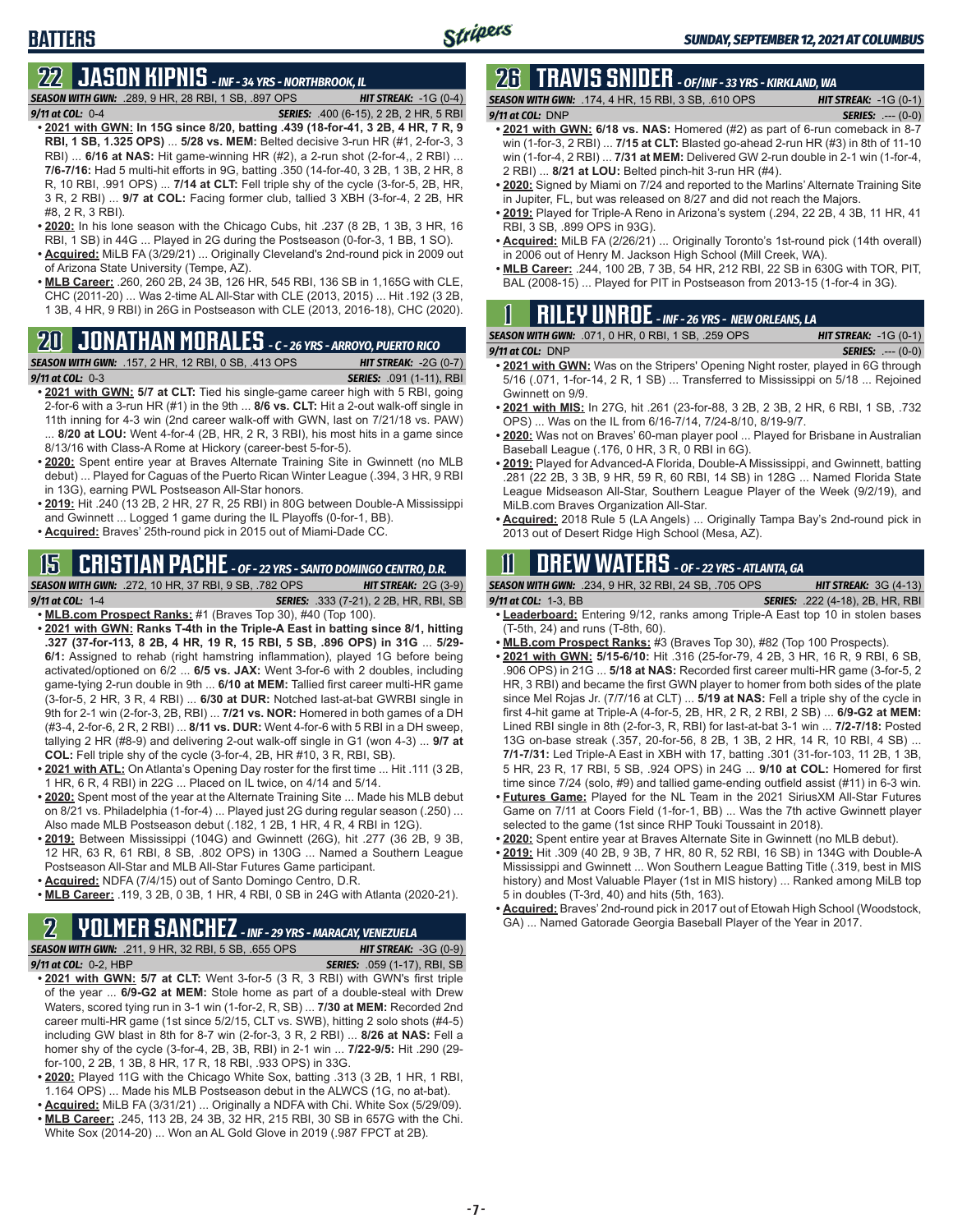| <b>OFFENSE</b> |                            |                                                                                              | <b>SUNDAY, SEPTEMBER 12, 2021 AT COLUMBUS</b> |  |  |  |  |  |  |  |  |                                   |
|----------------|----------------------------|----------------------------------------------------------------------------------------------|-----------------------------------------------|--|--|--|--|--|--|--|--|-----------------------------------|
| TOTAL:         | 248, 150 HR, 755 OPS RISP: | 266, 45 HR, 314 OPS RUNS/INNING: 1 2 3 4 5 6 7 8 9 X TOT                                     |                                               |  |  |  |  |  |  |  |  |                                   |
| Vs. LHP:       |                            | 248, 61 HR, 784 OPS RISP/20: 263, 22 HR, 821 OPS Stripers: 73 53 60 60 71 60 69 60 43 14 563 |                                               |  |  |  |  |  |  |  |  |                                   |
|                |                            | Vs. RHP: 248, 89 HR, 740 OPS LOADED: 316, 8 HR, 981 OPS Opponents:                           |                                               |  |  |  |  |  |  |  |  | 69 51 63 55 44 54 44 31 25 14 450 |

|            |                |                |    |           |                |                |                | <b>HOME RUNS</b>       |                                               |                 | <b>MULTI-GAMES</b> |              |
|------------|----------------|----------------|----|-----------|----------------|----------------|----------------|------------------------|-----------------------------------------------|-----------------|--------------------|--------------|
| Player     | 1 <sub>R</sub> | 2R             | 3R | <b>GS</b> | Tot.           |                |                | Off LH Off RH Team W-L | <b>Last HR with Gwinnett (Regular Season)</b> | <b>Hit</b>      | <b>RBI</b>         | <b>HR</b>    |
| Almonte    | $\overline{2}$ |                |    |           | 3              |                | 2              | $3-0$                  | 5/30/21 vs. MEM. 1R (RH Connor Jones)         | 8               | 5                  |              |
| Arcia      | 12             | 5              |    |           | 17             | 7              | 10             | $10 - 4$               | 8/17/21 at LOU, 1R (RH Hunter Greene)         | $\overline{21}$ | 10                 | 2            |
| Brugman    |                |                |    |           |                |                |                | $0 - 0$                |                                               |                 | ۰                  |              |
| Camargo    | 5              | $\overline{ }$ | 3  |           | 15             | $\overline{7}$ | 8              | $10 - 4$               | 9/4/21 vs. MEM, 3R (LH Connor Thomas)         | 28              | 14                 |              |
| Casteel    |                |                |    |           | 6              | 4              | 2              | $4 - 2$                | 9/9/21 at COL, 1R (LH Tanner Tully)           | 6               | $\overline{7}$     |              |
| Contreras  | 5              | 3              |    |           | 9              | $\overline{2}$ | $\overline{7}$ | $8 - 1$                | 9/7/21 at COL, 1R (LH Kirk McCarty)           | 11              | $\overline{7}$     |              |
| d'Arnaud   |                |                |    |           |                |                |                | $0 - 0$                |                                               |                 |                    |              |
| Demeritte  | 10             |                | 2  | 3         | 19             | 10             | 9              | $16 - 3$               | 9/10/21 at COL, 3R (RH Kyle Dowdy)            | 16              | 12                 |              |
| Ervin      | 4              | 2              |    |           | $\overline{7}$ | 5              | $\overline{2}$ | $5 - 2$                | 9/3/21 vs. MEM, 1R (LH Evan Kruczynski)       | $\overline{7}$  | $\overline{7}$     |              |
| Franco     |                |                |    |           |                |                |                | $0 - 0$                |                                               |                 | ۰                  |              |
| Goins      | 3              | $\overline{2}$ |    |           | 5              |                | 4              | $4 - 1$                | 8/17/21 at LOU, 1R (RH Hunter Greene)         | 14              | 8                  |              |
| Gore       |                |                |    |           |                |                |                | $0 - 0$                |                                               | 3               | ۰                  |              |
| Heredia    |                |                |    |           |                |                |                | $0 - 0$                | ---                                           | ٠               | ۰                  |              |
| Inciarte   |                |                |    |           |                |                |                | $0 - 0$                |                                               |                 |                    |              |
| Jackson    | 4              | 4              |    | 2         | 11             | 8              | 3              | $5 - 2$                | 7/28/21 at MEM, 1R (LH Matthew Liberatore)    | 11              | 10                 | 3            |
| Kazmar Jr. | 5              | 3              |    |           | 9              | 3              | 6              | $6 - 3$                | 9/1/21 vs. MEM. 2R (LH Matthew Liberatore)    | 9               | $\overline{7}$     |              |
| Kipnis     | 4              | 4              |    |           | 9              |                | 8              | $7 - 2$                | 9/10/21 at COL, 2R (RH Heath Fillmyer)        | 16              | 9                  |              |
| Lucrov     |                |                |    |           | $\overline{2}$ |                | 2              | $1 - 1$                | 6/10/21 at MEM, 3R (RH Grant Black)           | 4               | 3                  |              |
| Martinez   |                |                |    |           |                |                |                | $0 - 0$                |                                               | $\overline{2}$  | $\overline{A}$     |              |
| Morales    |                |                |    |           | $\overline{2}$ |                | 1              | $2 - 0$                | 8/20/21 at LOU, 1R (LH Phillip Diehl)         | $\overline{2}$  | $\overline{2}$     |              |
| Pache      | 8              |                |    |           | 10             | 4              | 6              | $7 - 2$                | 9/7/21 at COL, 1R (LH Kirk McCarty)           | 19              | 8                  | 1            |
| Rosario    | $\overline{2}$ |                |    |           | 4              |                | 4              | $4 - 0$                | 8/26/21 at NAS, 1R (RH Josh Lindblom)         | $\overline{2}$  | 5                  |              |
| Sanchez    | 6              | $\overline{2}$ |    |           | 9              | 4              | 5              | $5 - 3$                | 9/5/21 vs. MEM, 1R (RH T.J. Zeuch)            | 12              | 6                  | $\mathbf{1}$ |
| Snider     | $\overline{2}$ |                |    |           | 4              |                | 4              | $4 - 0$                | 8/21/21 at LOU, 3R (RH Tim Adleman)           | 3               | 4                  |              |
| Unroe      |                |                |    |           |                |                |                | $0 - 0$                | 7/19/19 vs. ROC, 1R (RH Drew Hutchison)       | ٠               | ۰                  |              |
| Waters     | 5              | $\mathfrak{p}$ | 2  |           | 9              | 4              | 5              | $5 - 3$                | 9/10/21 at COL, 1R (RH Heath Fillmyer)        | 19              | $\overline{7}$     | 1            |
| Total:     | 80             | 44             | 18 | 8         | 150            |                |                |                        |                                               |                 |                    |              |

|  |  | <b>HOME RUN VARIANTS</b> |
|--|--|--------------------------|
|  |  |                          |

#### **Back-to-Back Homers (4x):**

Almonte (GS) / Snider, 5/7 at CLT (1st Inning) Jackson (2R) / Contreras, 7/14 at CLT (1st Inning) Pache (1R) / Arcia, 8/11-G2 vs. DUR (1st Inning) Camargo (2R) / Kipnis, 8/20 at LOU (3rd Inning)

**Back-to-Back-to-Back Homers (1x):**

Arcia (2R) / Camargo / Demeritte, 5/8 at CLT (6th Inning)

#### **Pinch-Hit Homers (5x):**

Demeritte (1R), 5/12 vs. LOU (7th Inning) Casteel (2R), 6/3 vs. JAX (7th Inning) Ervin  $(2R)$ ,  $7/7$  vs. NAS  $(6th$  Inning) Snider (3R), 8/21 at LOU (8th Inning) Ervin (1R), 9/3 vs. MEM (7th Inning)

#### **Leadoff (Game) Homers (4x):**

Waters (2x), 5/19 at NAS, 7/22 vs. NOR Arcia (1x), 7/3 at DUR Pache (1x), 8/8-G2 vs. CLT

#### **Walk-Off Homers (1x):**

Arcia (Solo), 5/16 vs. LOU (9th Inning)

| <b>STRIPERS BATTING BY MONTH</b> |            |    |    |    |    |            |           |            |            |            |
|----------------------------------|------------|----|----|----|----|------------|-----------|------------|------------|------------|
|                                  | <b>AVG</b> | G  | 2B | 3B | HR | <b>RBI</b> | <b>SB</b> | <b>OBP</b> | <b>SLG</b> | <b>OPS</b> |
| May:                             | .254       | 24 | 43 | 2  | 36 | 138        | 24        | .366       | .445       | .811       |
| June:                            | .227       | 25 | 36 | 3  | 21 | 88         | 23        | .308       | .357       | .665       |
| July:                            | .271       | 28 | 52 | 2  | 47 | 161        | 23        | .352       | .479       | .831       |
| August:                          | .237       | 25 | 30 | 6  | 30 | 103        | 14        | .298       | .401       | .700       |
| September:                       | .246       | 11 | 13 | 0  | 16 | 42         | 8         | .320       | .427       | .747       |

|               | <b>HITTER AWARDS &amp; HONORS</b>      |                          |
|---------------|----------------------------------------|--------------------------|
| <b>Player</b> | <b>Award/Date</b>                      | <b>Stats</b>             |
| Waters        | Sirius XM All-Star Futures Game (7/11) | Game: 1-1, BB            |
| Contreras     | AAA East Player of Week (7/13-18)      | .462, 3 2B, 3 HR, 12 RBI |

| <b>PINCH HITTERS</b> |       |                |                |                |          |             |                |                |                |           |
|----------------------|-------|----------------|----------------|----------------|----------|-------------|----------------|----------------|----------------|-----------|
| Player               | AVG.  | AB             | R              | н              | 2B       | 3B          | <b>HR</b>      | <b>RBI</b>     | <b>BB</b>      | <b>SO</b> |
| Almonte              | 1.000 | 1              | 0              | 1              | 0        | 0           | 0              | 2              | 0              | 0         |
| Arcia                | ---   | $\Omega$       | 1              | $\Omega$       | $\Omega$ | $\Omega$    | $\Omega$       | $\Omega$       | 1              | $\Omega$  |
| Camargo              | .000  | 1              | $\Omega$       | $\Omega$       | $\Omega$ | $\Omega$    | $\Omega$       | $\Omega$       | $\Omega$       | $\Omega$  |
| Casteel              | .125  | 24             | $\overline{2}$ | 3              | 1        | $\Omega$    | 1              | $\overline{4}$ | $\Omega$       | 8         |
| Contreras            | .500  | $\overline{2}$ | 1              | 1              | 0        | $\Omega$    | $\mathbf 0$    | $\Omega$       | $\Omega$       | $\Omega$  |
| Demeritte            | .286  | 7              | 3              | $\overline{2}$ | 1        | $\Omega$    | 1              | 1              | 3              | 4         |
| Ervin                | .273  | 11             | 4              | 3              | 0        | $\Omega$    | $\overline{2}$ | 5              | $\overline{4}$ | 4         |
| Goins                | .000  | $\overline{2}$ | $\Omega$       | $\Omega$       | $\Omega$ | $\Omega$    | $\Omega$       | $\Omega$       | $\Omega$       | 1         |
| Gore                 | .200  | 5              | $\mathbf 0$    | 1              | 0        | $\mathbf 0$ | $\mathbf 0$    | $\Omega$       | 3              | 3         |
| Jackson              | .000  | 1              | $\Omega$       | $\Omega$       | $\Omega$ | $\Omega$    | $\Omega$       | $\Omega$       | $\Omega$       | 1         |
| Kazmar Jr.           | .000  | 9              | $\Omega$       | $\Omega$       | 0        | $\Omega$    | $\Omega$       | $\Omega$       | $\Omega$       | 4         |
| Kipnis               | .000  | 1              | $\Omega$       | $\Omega$       | $\Omega$ | $\Omega$    | $\Omega$       | $\Omega$       | 1              | $\Omega$  |
| Lee, D.              | .000  | 1              | $\Omega$       | $\Omega$       | $\Omega$ | $\Omega$    | $\mathbf 0$    | $\Omega$       | $\Omega$       | 1         |
| Lucrov               | .000  | 3              | $\Omega$       | $\Omega$       | $\Omega$ | $\Omega$    | $\Omega$       | $\Omega$       | 1              | $\Omega$  |
| <b>Morales</b>       | .000  | $\overline{2}$ | $\Omega$       | $\Omega$       | $\Omega$ | $\Omega$    | $\Omega$       | $\Omega$       | $\Omega$       | $\Omega$  |
| Pache                | .500  | $\overline{2}$ | 0              | 1              | $\Omega$ | $\Omega$    | $\mathbf 0$    | 1              | 1              | 1         |
| Sanchez              | .000  | 8              | 1              | $\Omega$       | 0        | $\mathbf 0$ | $\mathbf 0$    | $\Omega$       | 1              | 4         |
| Snider               | .150  | 20             | 4              | 3              | 1        | $\Omega$    | 1              | $\overline{4}$ | $\overline{4}$ | 7         |
| Unroe                | .000  | 4              | $\Omega$       | $\Omega$       | 0        | $\Omega$    | $\Omega$       | $\Omega$       | $\Omega$       | 1         |
| Totals:              | .144  | 104            | 16             | 15             | 3        | 0           | 5              | 17             | 19             | 39        |

| <b>HITTING STREAKS (10-PLUS GAMES)</b> |                 |                                        |  |  |
|----------------------------------------|-----------------|----------------------------------------|--|--|
|                                        | Length/Dates    | <b>Stats</b>                           |  |  |
| Player<br>Arcia                        | 13G (5/4-5/18)  | .393 (22-56), 4 2B, 7 HR, 17 R, 12 RBI |  |  |
| Contreras                              | 13G (7/10-7/27) | .385 (20-52), 5 2B, 7 HR, 14 R, 20 RBI |  |  |
| $\blacksquare$ Demeritte               | 10G (6/2-7/21)  | .372 (16-43), 2 2B, 3 HR, 10 R, 8 RBI  |  |  |
|                                        |                 |                                        |  |  |

| <b>ON-BASE STREAKS (15-PLUS GAMES)</b> |                 |                                              |  |
|----------------------------------------|-----------------|----------------------------------------------|--|
| Player                                 | Length/Dates    | <b>Stats</b>                                 |  |
| Camargo                                | 20G (7/22-8/14) | .347 (26-75), 4 2B, 2 3B, 2 HR, 14 RBI, 6 BB |  |
| Camargo                                | 18G (6/18-7/8)  | .303 (20-66), 6 2B, 2 HR, 7 RBI, 7 BB        |  |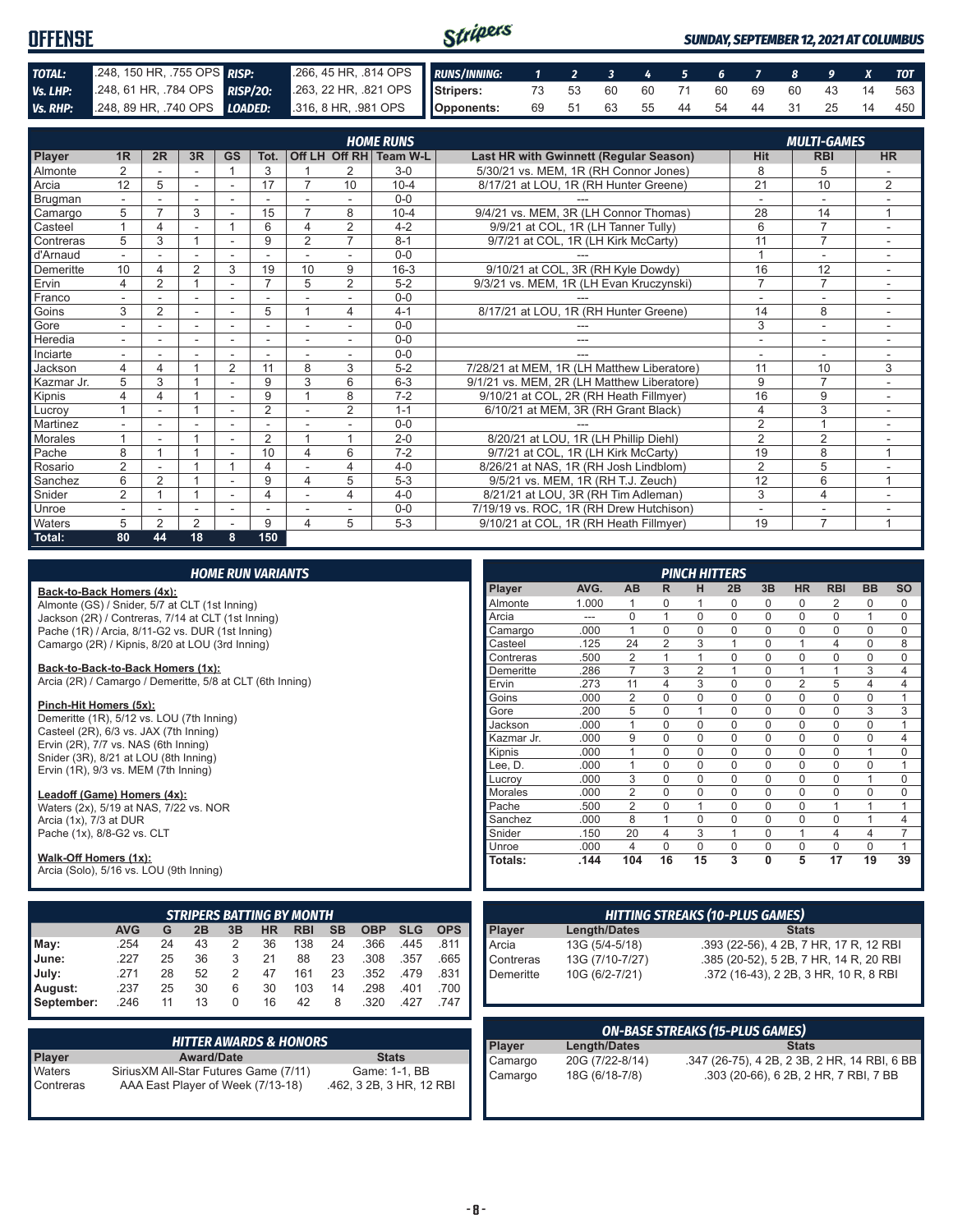## **SEASON SUMMARY**



## **TEAM HIGHS & LOWS**

| <b>OFFENSE:</b>                                                                     |
|-------------------------------------------------------------------------------------|
|                                                                                     |
| <b>PITCHING:</b>                                                                    |
| <b>DEFENSE:</b><br>Most Double Plays Turned, Game  3 (6x, last: 8/21 at Louisville) |

Most Errors, Game ..................................................................3 (5/15 vs. Louisville) Most Stolen Bases Allowed, Game ...............................................4 (7/4 at Durham) Most Caught Stealing, Game .............................................. 2 (8/8-G1 vs. Charlotte)

## **TEAM MISCELLANEOUS**

| Largest Blown Lead (Loss) 3 Runs (4x, last: 8/6 vs. Charlotte, 5-2, 6-10) |
|---------------------------------------------------------------------------|
|                                                                           |
|                                                                           |
|                                                                           |
|                                                                           |
|                                                                           |
|                                                                           |
|                                                                           |
|                                                                           |
|                                                                           |

#### **INDIVIDUAL HIGHS & LOWS**

| <b>HITTING (GAME):</b> |  |
|------------------------|--|
|                        |  |
|                        |  |
|                        |  |
|                        |  |
|                        |  |
|                        |  |
|                        |  |
|                        |  |
|                        |  |
|                        |  |
|                        |  |
|                        |  |
|                        |  |
|                        |  |

#### **PITCHING (GAME):**

#### **DEFENSE (GAME):**

## **STREAKS**

#### **OFFENSIVE (LONGEST IN 2021 ONLY):**

#### **PITCHING (LONGEST IN 2021 ONLY):**

| Consecutive Starts with Win3 Starts (2x, last: K. Wright, 8/13-8/26) |
|----------------------------------------------------------------------|
|                                                                      |
|                                                                      |
|                                                                      |
|                                                                      |

## **LAST TIME IT HAPPENED (GWINNETT REGULAR-SEASON HISTORY)**

#### **INDIVIDUAL OFFENSE:**

|                                                        | Back-to-Back-to-Back Homers  Arcia/Camargo/Demeritte (5/8/21 at Charlotte) |
|--------------------------------------------------------|----------------------------------------------------------------------------|
|                                                        |                                                                            |
|                                                        |                                                                            |
|                                                        |                                                                            |
|                                                        |                                                                            |
|                                                        |                                                                            |
|                                                        |                                                                            |
|                                                        |                                                                            |
|                                                        |                                                                            |
|                                                        |                                                                            |
|                                                        |                                                                            |
|                                                        |                                                                            |
| <b>INDIVIDUAL PITCHING:</b><br>0.0 Inning Perfect Came | Nover                                                                      |
|                                                        |                                                                            |

| 9.0-Inning No-Hitter (Comb.) Wooten/Marksberry/Ramirez (6/30/16 at Louisville) |
|--------------------------------------------------------------------------------|
|                                                                                |
|                                                                                |
|                                                                                |
| 21 Consecutive Saves Converted Jairo Asencio (9/6/09-8/8/11)                   |
| 25.0-Inning Scoreless Streak Stephen Marek, 25.1 IP (6/6/10-8/2/10)            |

#### **TEAM OFFENSE:**

| <b>TEAM PITCHING:</b> |  |
|-----------------------|--|
|                       |  |
|                       |  |
|                       |  |
|                       |  |
|                       |  |
|                       |  |
|                       |  |
|                       |  |
|                       |  |

#### **TEAM DEFENSE:**

| . |                                                                    |
|---|--------------------------------------------------------------------|
|   | Turn a Triple Play 6/5/21 vs. Jacksonville (Camargo-Kipnis-Snider) |
|   |                                                                    |

## **TEAM MISCELLANEOUS:**<br>18-Run Margin of Victory....